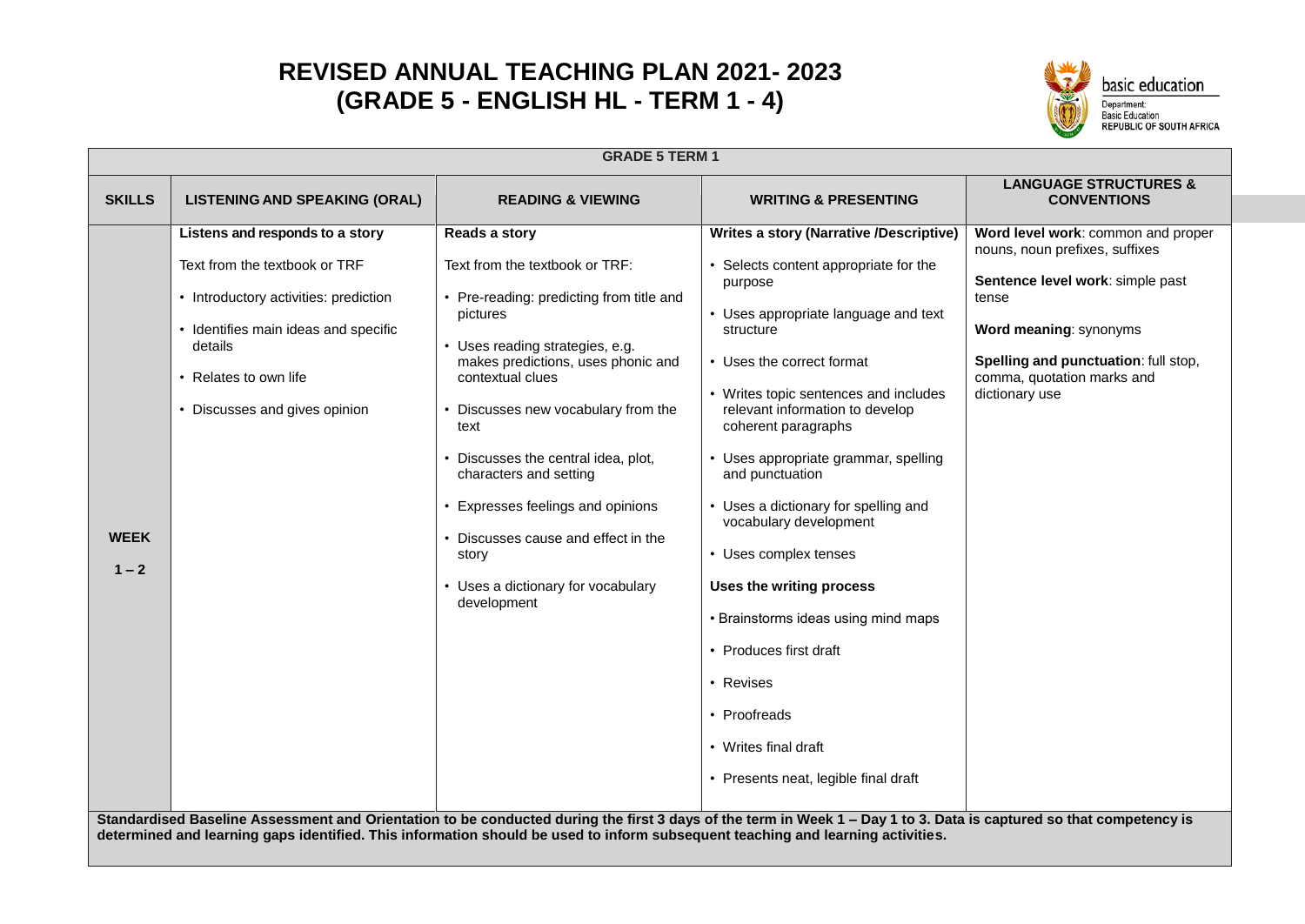|                 | <b>GRADE 5 TERM 1</b>                                                                                                                                                                                                                                                                                                                                                                                                               |                                                                                                                                                                                                                                                                                                                                                                                                                                                                                                                                                                                                                                                                                                                                                                                             |                                                                                                                                                                                                                                                                                                                                                                                                                                                                                                                                                                                                                                                                                                                                                                                                                                                                                                                          |                                                                                                                                                                                    |
|-----------------|-------------------------------------------------------------------------------------------------------------------------------------------------------------------------------------------------------------------------------------------------------------------------------------------------------------------------------------------------------------------------------------------------------------------------------------|---------------------------------------------------------------------------------------------------------------------------------------------------------------------------------------------------------------------------------------------------------------------------------------------------------------------------------------------------------------------------------------------------------------------------------------------------------------------------------------------------------------------------------------------------------------------------------------------------------------------------------------------------------------------------------------------------------------------------------------------------------------------------------------------|--------------------------------------------------------------------------------------------------------------------------------------------------------------------------------------------------------------------------------------------------------------------------------------------------------------------------------------------------------------------------------------------------------------------------------------------------------------------------------------------------------------------------------------------------------------------------------------------------------------------------------------------------------------------------------------------------------------------------------------------------------------------------------------------------------------------------------------------------------------------------------------------------------------------------|------------------------------------------------------------------------------------------------------------------------------------------------------------------------------------|
| <b>SKILLS</b>   | <b>LISTENING AND SPEAKING (ORAL)</b>                                                                                                                                                                                                                                                                                                                                                                                                | <b>READING &amp; VIEWING</b>                                                                                                                                                                                                                                                                                                                                                                                                                                                                                                                                                                                                                                                                                                                                                                | <b>WRITING &amp; PRESENTING</b>                                                                                                                                                                                                                                                                                                                                                                                                                                                                                                                                                                                                                                                                                                                                                                                                                                                                                          | <b>LANGUAGE STRUCTURES &amp;</b><br><b>CONVENTIONS</b>                                                                                                                             |
| <b>WEEK 3-4</b> | Listens and responds to an<br>information text<br>Text from the textbook or Teacher's<br>Resource File (TRF)<br>• Introductory activities: prediction<br>Identifies and explains cause and<br>effect<br>Comments on the social, moral and<br>cultural values<br>Asks critical questions<br>Expresses and justifies own opinion<br>with reasons<br>Uses interaction strategies to<br>communicate effectively in a<br>group situation | <b>Reads information text</b><br>• Pre-reading: predicting from title,<br>headings and pictures<br>• Discusses central idea and specific<br>details<br>• Comments on choice of pictures in<br>text<br>• Uses reading strategies e.g. uses<br>textual and contextual clues<br>• Shares ideas and offers opinions<br>using speculation<br>• Uses a mind-map/notes to summarise<br>information<br>• Uses a dictionary for vocabulary<br>Development<br>Reads social texts, e.g. sms / email<br>• Explains main message<br>• Identifies features of text<br>• Discusses purpose of text<br>• Uses a dictionary to find meaning of<br>new words<br>Reflects on texts read independently<br>• Retells story or main ideas<br>Expresses emotional response to<br>texts read<br>Relates to own life | <b>Writes information text</b><br>• Writes three - four paragraphs<br>• Uses relevant content appropriate to<br>the audience and purpose of the text<br>• Expresses information clearly<br>• Organises content logically<br>• Writes a topic sentence and includes<br>relevant information to develop a<br>coherent paragraph<br>• Links sentences into a coherent<br>paragraph using pronouns,<br>connecting words and correct<br>punctuation<br>• Uses a variety of sentence types<br>• Uses appropriate grammar, spelling<br>and punctuation<br>Writes an sms/ email<br>• Chooses relevant content<br>• Organises information correctly<br>• Uses correct format, e.g. salutation,<br>date, etc.<br>Uses the writing process<br>Brainstorms ideas using mind maps<br>$\bullet$<br>Produces first draft<br>$\bullet$<br>Revises<br>Proofreads<br>Writes final draft<br>$\bullet$<br>Presents neat, legible final draft | Word level work: finite verbs, infinite<br>verbs<br>Sentence level work: simple present<br>tense, simple future tense<br>Word meaning: personification,<br>proverbs, idiom, simile |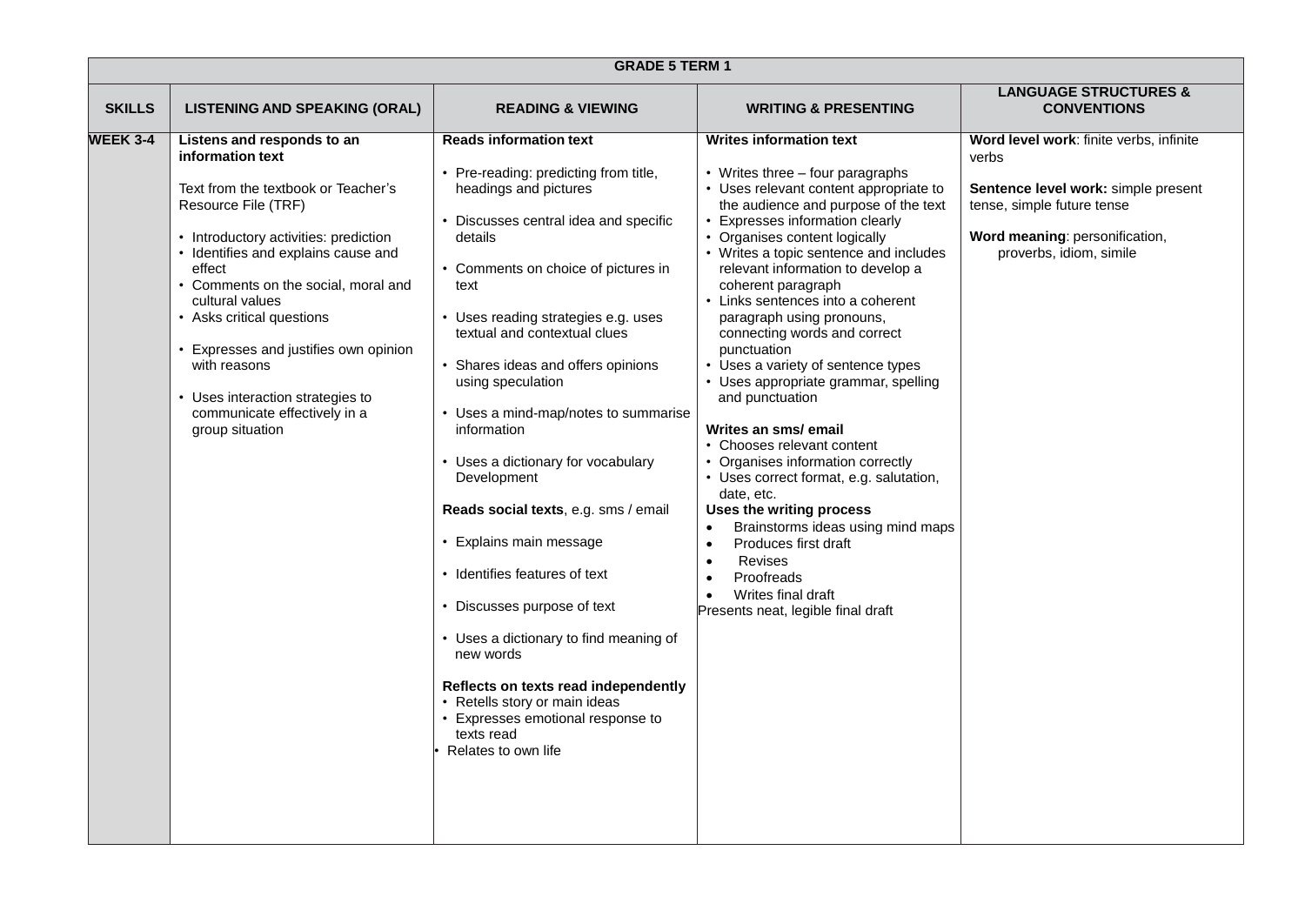## **FORMAL ASSESSMENT: TASK 1: ORAL**

**Read Aloud (20 marks)**

**Commence with this task in term 1 and conclude in term 2 when the mark will be recorded.**

|                              | <b>GRADE 5 TERM 1</b>                                                                                                                                                                                                                                                                                                                                                                     |                                                                                                                                                                                                                                                                                                                                                                                                                                                                                                       |                                                                                                                                                                                                                                                                                                                                                                                                                                                                                                                                                                                                              |                                                                                                                                                                                          |  |
|------------------------------|-------------------------------------------------------------------------------------------------------------------------------------------------------------------------------------------------------------------------------------------------------------------------------------------------------------------------------------------------------------------------------------------|-------------------------------------------------------------------------------------------------------------------------------------------------------------------------------------------------------------------------------------------------------------------------------------------------------------------------------------------------------------------------------------------------------------------------------------------------------------------------------------------------------|--------------------------------------------------------------------------------------------------------------------------------------------------------------------------------------------------------------------------------------------------------------------------------------------------------------------------------------------------------------------------------------------------------------------------------------------------------------------------------------------------------------------------------------------------------------------------------------------------------------|------------------------------------------------------------------------------------------------------------------------------------------------------------------------------------------|--|
| <b>SKILLS</b>                | <b>LISTENING AND SPEAKING (ORAL)</b>                                                                                                                                                                                                                                                                                                                                                      | <b>READING &amp; VIEWING</b>                                                                                                                                                                                                                                                                                                                                                                                                                                                                          | <b>WRITING &amp; PRESENTING</b>                                                                                                                                                                                                                                                                                                                                                                                                                                                                                                                                                                              | <b>LANGUAGE STRUCTURES &amp;</b><br><b>CONVENTIONS</b>                                                                                                                                   |  |
| <b>WEEK</b><br>$5 - 6$       | Listens and responds to a newspaper<br>article<br>• Introductory activities: prediction<br>• Listens for specific details<br>• Identifies the main message<br>• Relates to own life<br>Uses information from the text in<br>response to questions<br>• Comments on the social, moral and<br>cultural values in the text<br>• Discusses the assumptions and the<br>intention of the writer | Reads a newspaper article from the<br>textbook or TRF or any other source<br>• Pre-reading: predicting from<br>headlines, surveying the text<br>• Uses a range of reading strategies,<br>e.g. skimming, scanning, using<br>previous knowledge<br>• Makes predictions, uses contextual<br>clues to determine meaning, and<br>makes inferences<br>• Identifies and explains the similarities<br>and differences of something<br>• Discusses new vocabulary from the<br>read text<br>• Uses a dictionary | Writes a newspaper article<br>Uses headline, by-line, lead paragraph,<br>answers to Who, What, Where, When<br>and Why/How<br>• Selects content appropriate to the<br>audience and purpose of the text<br>• Links sentences into a coherent<br>paragraph using pronouns,<br>connecting words and correct<br>punctuation<br>• Uses a wide variety of vocabulary,<br>appropriate grammar, spelling and<br>punctuation<br>Uses the writing process<br>• Brainstorms ideas using mind maps<br>• Produces first draft<br>• Revises<br>• Proofreads<br>• Writes final draft<br>• Presents neat, legible final draft | Word meaning: prepositions,<br>determiners, articles<br>Sentence level work: tenses<br>Word meaning: antonyms<br>Spelling and punctuation: question<br>marks, dictionary use, word order |  |
| $\bullet$<br>During the term | <b>FORMAL ASSESSMENT TASK 2: WRITING</b><br>Essay (20 marks)<br><b>Narrative or Descriptive</b>                                                                                                                                                                                                                                                                                           |                                                                                                                                                                                                                                                                                                                                                                                                                                                                                                       |                                                                                                                                                                                                                                                                                                                                                                                                                                                                                                                                                                                                              |                                                                                                                                                                                          |  |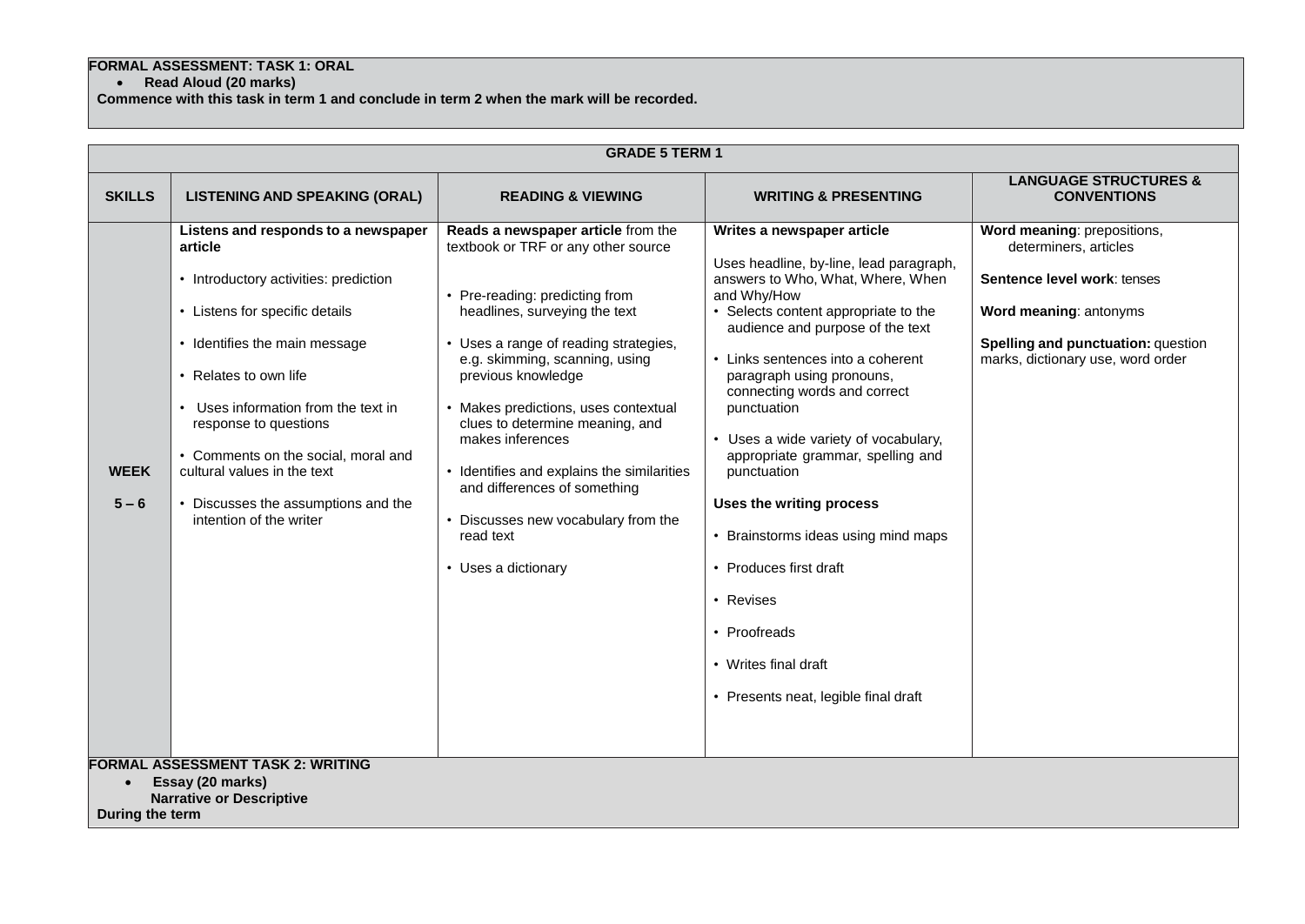| <b>GRADE 5 TERM 1</b>                                                                                                                                                                                                                                                        |                                                                                                                                                                                                                                                                                                                                                                                                                                                              |                                                                                                                                                                                                                                                                                                                                                                                                                                                                                  |                                                                                                                                                                                                                                                                                                                                                                                                                                                                                                                                                                                                                                                                                                               |                                                                                                                                                                                                                                                                      |
|------------------------------------------------------------------------------------------------------------------------------------------------------------------------------------------------------------------------------------------------------------------------------|--------------------------------------------------------------------------------------------------------------------------------------------------------------------------------------------------------------------------------------------------------------------------------------------------------------------------------------------------------------------------------------------------------------------------------------------------------------|----------------------------------------------------------------------------------------------------------------------------------------------------------------------------------------------------------------------------------------------------------------------------------------------------------------------------------------------------------------------------------------------------------------------------------------------------------------------------------|---------------------------------------------------------------------------------------------------------------------------------------------------------------------------------------------------------------------------------------------------------------------------------------------------------------------------------------------------------------------------------------------------------------------------------------------------------------------------------------------------------------------------------------------------------------------------------------------------------------------------------------------------------------------------------------------------------------|----------------------------------------------------------------------------------------------------------------------------------------------------------------------------------------------------------------------------------------------------------------------|
| <b>SKILLS</b>                                                                                                                                                                                                                                                                | <b>LISTENING AND SPEAKING (ORAL)</b>                                                                                                                                                                                                                                                                                                                                                                                                                         | <b>READING &amp; VIEWING</b>                                                                                                                                                                                                                                                                                                                                                                                                                                                     | <b>WRITING &amp; PRESENTING</b>                                                                                                                                                                                                                                                                                                                                                                                                                                                                                                                                                                                                                                                                               | <b>LANGUAGE STRUCTURES &amp;</b><br><b>CONVENTIONS</b>                                                                                                                                                                                                               |
| <b>WEEK</b><br>$7 - 8$                                                                                                                                                                                                                                                       | Listens and responds to story, e.g.<br>folklore story (myth/legend) from a<br>class reader.<br>• Introductory activities: prediction<br>Identifies the central idea, plot,<br>setting, atmosphere and characters of<br>a fiction story<br>Distinguishes between realistic and<br>unrealistic events<br>• Justifies own opinion<br>Responds sensitively to ideas and<br>suggestions<br>• Gives balanced and constructive<br>feedback on: plot, theme, setting | Reading a story, e.g. a folklore story<br>(myth/legend) from the textbook or<br>class reader<br>• Uses a range of reading strategies:<br>skimming, scanning, contextual clues<br>and previous knowledge<br>Explains how writers use vocabulary<br>and language to describe the setting<br>• Reads aloud individually with clear<br>Expression<br>• Comments on plot, theme, characters<br>and setting<br>• Discusses new vocabulary from the<br>read text<br>• Uses a dictionary | Writing a story, e.g. a folklore story<br>(myth/legend)<br>• Uses animal characters<br>• Develops plot, characters and setting<br>Selects content appropriate to the<br>audience and purpose of the text<br>• Uses language imaginatively<br>especially a variety of vocabulary<br>• Uses figurative language, e.g. similes,<br>metaphors<br>• Links sentences into a coherent<br>paragraph using pronouns,<br>connecting words and correct<br>punctuation<br>• Uses appropriate grammar, spelling<br>and punctuation<br>Uses the writing process<br>• Brainstorms ideas using mind maps<br>• Produces first draft<br>• Revises<br>• Proofreads<br>• Writes final draft<br>Presents neat, legible final draft | Word level work: noun prefixes,<br>adjectives, adverbs, pronouns,<br>conjunctions<br>Sentence level work: subject, object,<br>subject-verb agreement, concords,<br>Word meaning: proverbs, idioms,<br>metaphor<br><b>Spelling and punctuation: dictionary</b><br>use |
| <b>FORMAL ASSESSMENT TASK 3: RESPONSE TO TEXTS (40 marks)</b><br>Literary/Non- literary text (15 marks)<br>$\bullet$<br>Visual text (10 marks)<br><b>Language Structures and Conventions (15 marks)</b><br>Activities for this task do not have to be written in one session |                                                                                                                                                                                                                                                                                                                                                                                                                                                              |                                                                                                                                                                                                                                                                                                                                                                                                                                                                                  |                                                                                                                                                                                                                                                                                                                                                                                                                                                                                                                                                                                                                                                                                                               |                                                                                                                                                                                                                                                                      |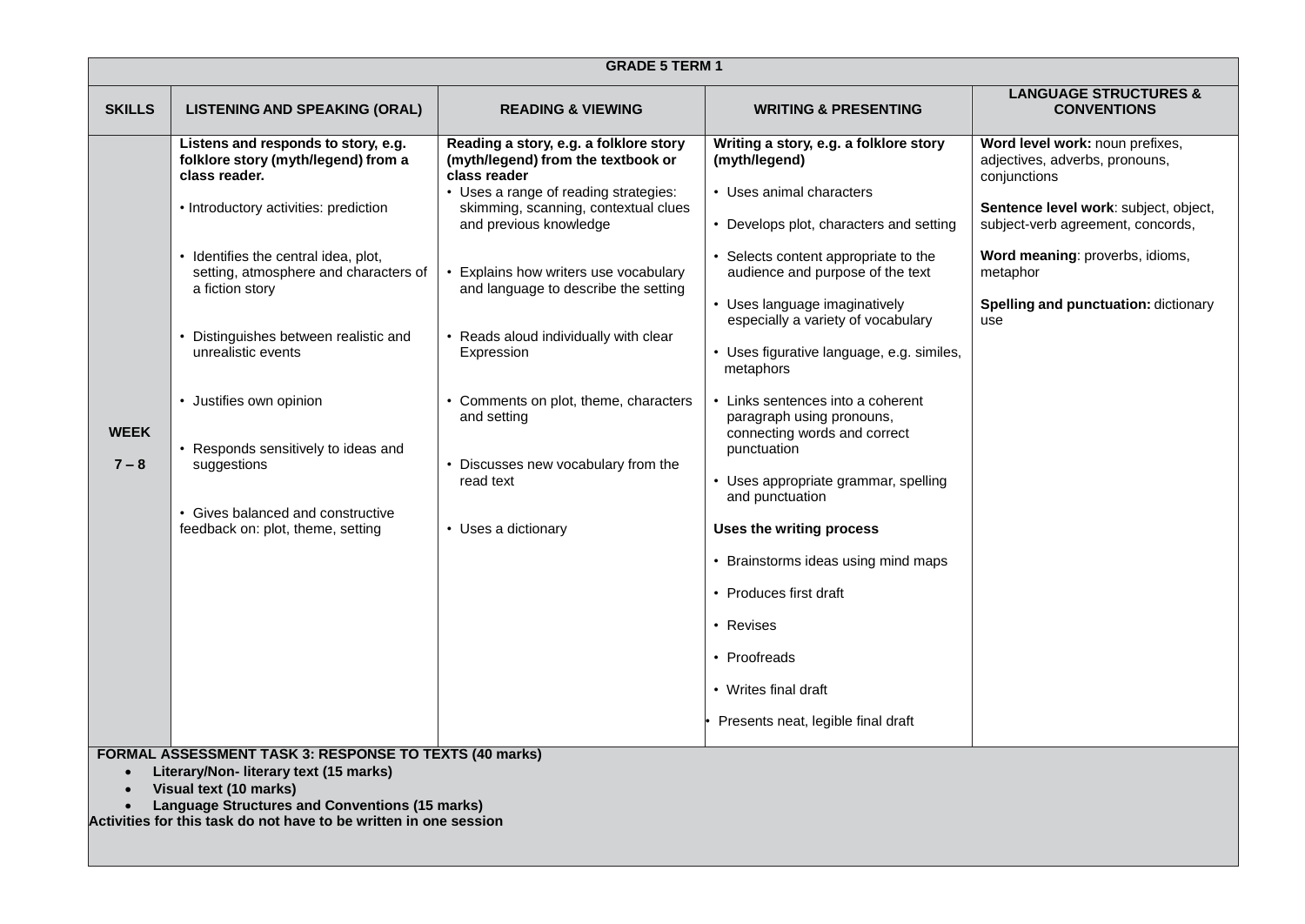|                         | <b>GRADE 5 TERM 1</b>                                                                                                                                                                  |                                                                                                                                                                                                                                    |                                                                                                                                                                  |                                                                                 |                                                                                                                                                            |
|-------------------------|----------------------------------------------------------------------------------------------------------------------------------------------------------------------------------------|------------------------------------------------------------------------------------------------------------------------------------------------------------------------------------------------------------------------------------|------------------------------------------------------------------------------------------------------------------------------------------------------------------|---------------------------------------------------------------------------------|------------------------------------------------------------------------------------------------------------------------------------------------------------|
| <b>SKILLS</b>           | <b>LISTENING AND SPEAKING (ORAL)</b>                                                                                                                                                   | <b>READING &amp; VIEWING</b>                                                                                                                                                                                                       |                                                                                                                                                                  | <b>WRITING &amp; PRESENTING</b>                                                 | <b>LANGUAGE STRUCTURES &amp;</b><br><b>CONVENTIONS</b>                                                                                                     |
| <b>WEEK</b><br>$9 - 10$ | Listens and responds to a poem<br>Discusses central idea<br>Appreciates and responds to the<br>sound effects stimulated by the<br>poem                                                 | Reads a poem<br>• Pre-reading: predicting from title<br>• Identifies rhyme, alliteration and<br>onomatopoeia and their effects<br>• Identifies and explains similes and<br>metaphors                                               | Writes a poem<br>• Uses alliteration<br>metaphors<br>• Uses appropriate rhyme<br>Uses the writing process<br>• Produces first draft<br>• Revises<br>• Proofreads | • Uses figurative language e.g. similes,<br>• Brainstorms ideas using mind maps | Word meaning:<br>alliteration, similes, onomatopoeia,<br>metaphor                                                                                          |
|                         |                                                                                                                                                                                        | <b>FORMATIVE ASSESSMENT ACTIVITIES</b>                                                                                                                                                                                             |                                                                                                                                                                  |                                                                                 |                                                                                                                                                            |
|                         | <b>Listening and Speaking activities</b><br>Variety of Listening and Speaking<br>activities<br><b>Listening and Speaking activities</b><br>that comply with the Covid-19<br>conditions | <b>Reading and Viewing activities</b><br><b>Reading Process</b><br><b>Reading aloud activities</b><br><b>Reading Comprehension activities</b><br>Literature activities based on the<br>three prescribed genres for the<br>semester | <b>Writing Process</b><br>Paragraphing<br><b>Transactional Texts</b><br><b>Essay</b><br><b>Creative Writing</b>                                                  | <b>Writing and Presenting activities</b>                                        | <b>Language Structures and Conventions</b><br>activities<br>Variety of Language Structures and<br><b>Convention activities</b>                             |
|                         |                                                                                                                                                                                        | <b>GRADE 5 ENG HL SUMMARY OF FORMAL ASSESSMENT TASKS: TERM 1</b>                                                                                                                                                                   |                                                                                                                                                                  |                                                                                 |                                                                                                                                                            |
| recorded.               | <b>FORMAL ASSESSMENT TASK 1 ORAL</b><br>Read aloud (20 marks)<br>Commence with this task in term 1 and<br>conclude in term 2 when the mark will be                                     | <b>FORMAL ASSESSMENT TASK 2: WRITING</b><br>Essay (20 marks)<br>Descriptive / narrative (3 paragraphs)<br>During the term                                                                                                          |                                                                                                                                                                  | marks)<br>Visual text (10 marks)                                                | <b>FORMAL ASSESSMENT TASK 3: RESPONSE TO TEXTS (40)</b><br>Literary/Non- literary text (15 marks)<br><b>Language Structures and Conventions (15 marks)</b> |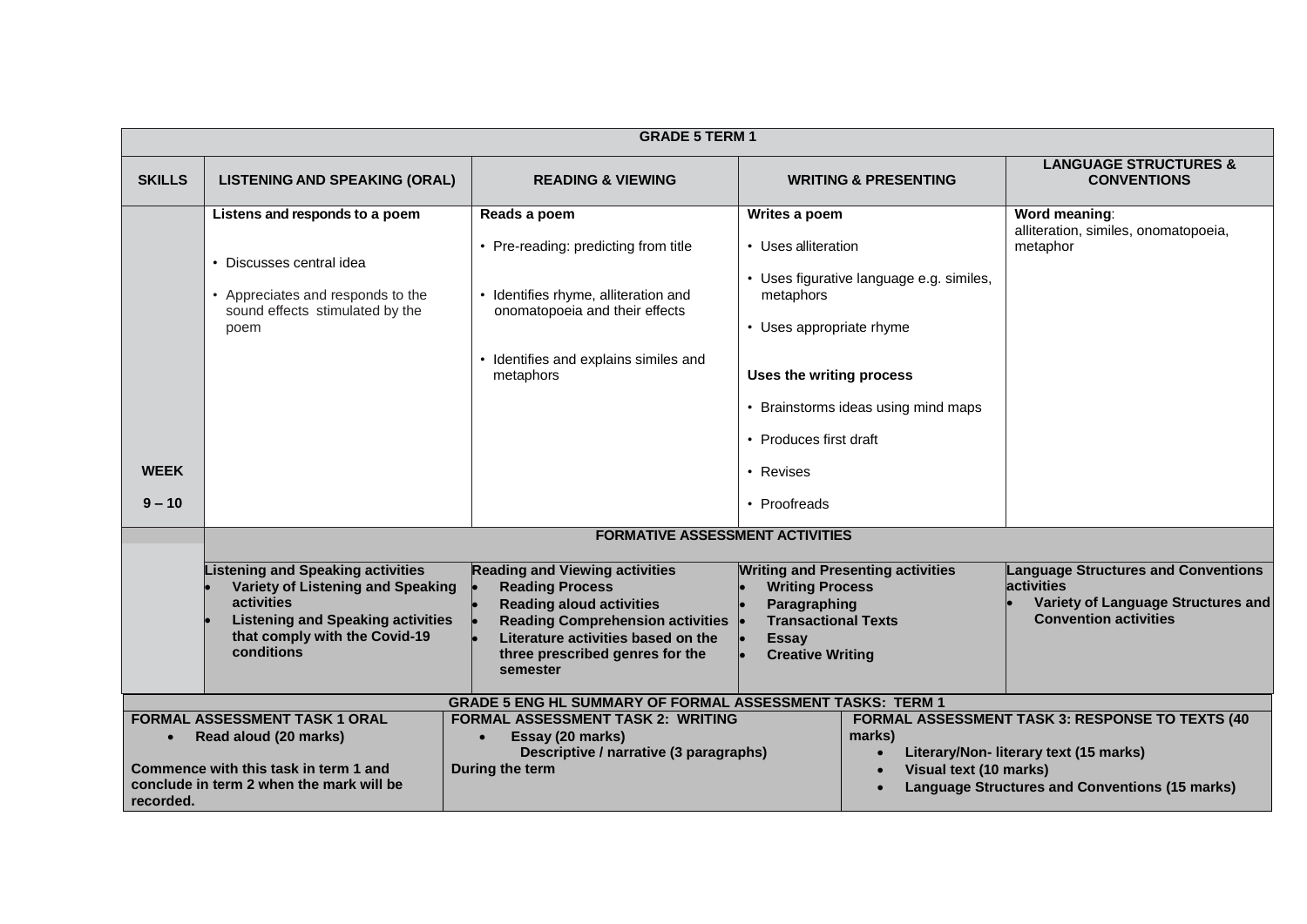|                 | <b>GRADE 5 TERM 2</b>                                                                                                                                                                                                                                                                               |                                                                                                                                                                                                                                                                                                                                                                                                                                                                  |                                                                                                                                                                                                                                                                                                                                                                                                                                   |                                                                                                                                                                                                                                                                                           |  |
|-----------------|-----------------------------------------------------------------------------------------------------------------------------------------------------------------------------------------------------------------------------------------------------------------------------------------------------|------------------------------------------------------------------------------------------------------------------------------------------------------------------------------------------------------------------------------------------------------------------------------------------------------------------------------------------------------------------------------------------------------------------------------------------------------------------|-----------------------------------------------------------------------------------------------------------------------------------------------------------------------------------------------------------------------------------------------------------------------------------------------------------------------------------------------------------------------------------------------------------------------------------|-------------------------------------------------------------------------------------------------------------------------------------------------------------------------------------------------------------------------------------------------------------------------------------------|--|
| <b>SKIL</b>     | <b>LISTENING AND SPEAKING (ORAL)</b>                                                                                                                                                                                                                                                                | <b>READING &amp; VIEWING</b>                                                                                                                                                                                                                                                                                                                                                                                                                                     | <b>WRITING &amp; PRESENTING</b>                                                                                                                                                                                                                                                                                                                                                                                                   | <b>LANGUAGE STRUCTURES &amp;</b><br><b>CONVENTIONS</b>                                                                                                                                                                                                                                    |  |
| <b>WEEK 1-2</b> | <b>Gives and follows instructions</b><br>Text from the textbook or Teacher's<br>Resource File (TRF)<br>• Introductory activities: prediction<br>• Listens and gives specific detail<br>• Uses correct sequence<br>Asks relevant questions and<br>responds appropriately<br>Carries out instructions | Reads an instructional text<br>containing a sequence of<br><b>instructions</b><br>Text from the textbook or Teacher's<br>Resource File (TRF)<br>• Pre-reading: predicting from title<br>and pictures<br>• Uses reading strategies:<br>prediction, contextual clues<br>• Discusses specific details of text<br>• Discusses sequence of instructions<br>Carries out instructions/procedure<br>• Discusses new vocabulary from the<br>read tex<br>Uses a dictionary | Writes instructions e.g. how to<br>make a sandwich<br>• Selects relevant information<br>• Uses correct specific details<br>• Uses correct sequence<br>• Uses correct format<br>• Uses the command form of the<br>verb and imperatives<br>· Uses appropriate grammar,<br>spelling and punctuation<br>Uses the writing process<br>• Planning / pre-writing<br>• Drafting<br>• Revising<br>• Editing<br>• Proofreading<br>Presenting | Word level work: adverbs of<br>manner, time, place, degree;<br>prepositions, moods, adjectives<br>Sentence level work: simple<br>sentences, complex sentences<br>Spelling and punctuation: full<br>stop, exclamation<br>marks, abbreviations -<br>acronyms, initialisation,<br>truncation |  |
|                 | FORMAL ASSESSMENT TASK 1: ORAL Read Aloud (20 marks)<br>This task is a continuation from Term 1. It will be completed and recorded in Term 2.                                                                                                                                                       |                                                                                                                                                                                                                                                                                                                                                                                                                                                                  |                                                                                                                                                                                                                                                                                                                                                                                                                                   |                                                                                                                                                                                                                                                                                           |  |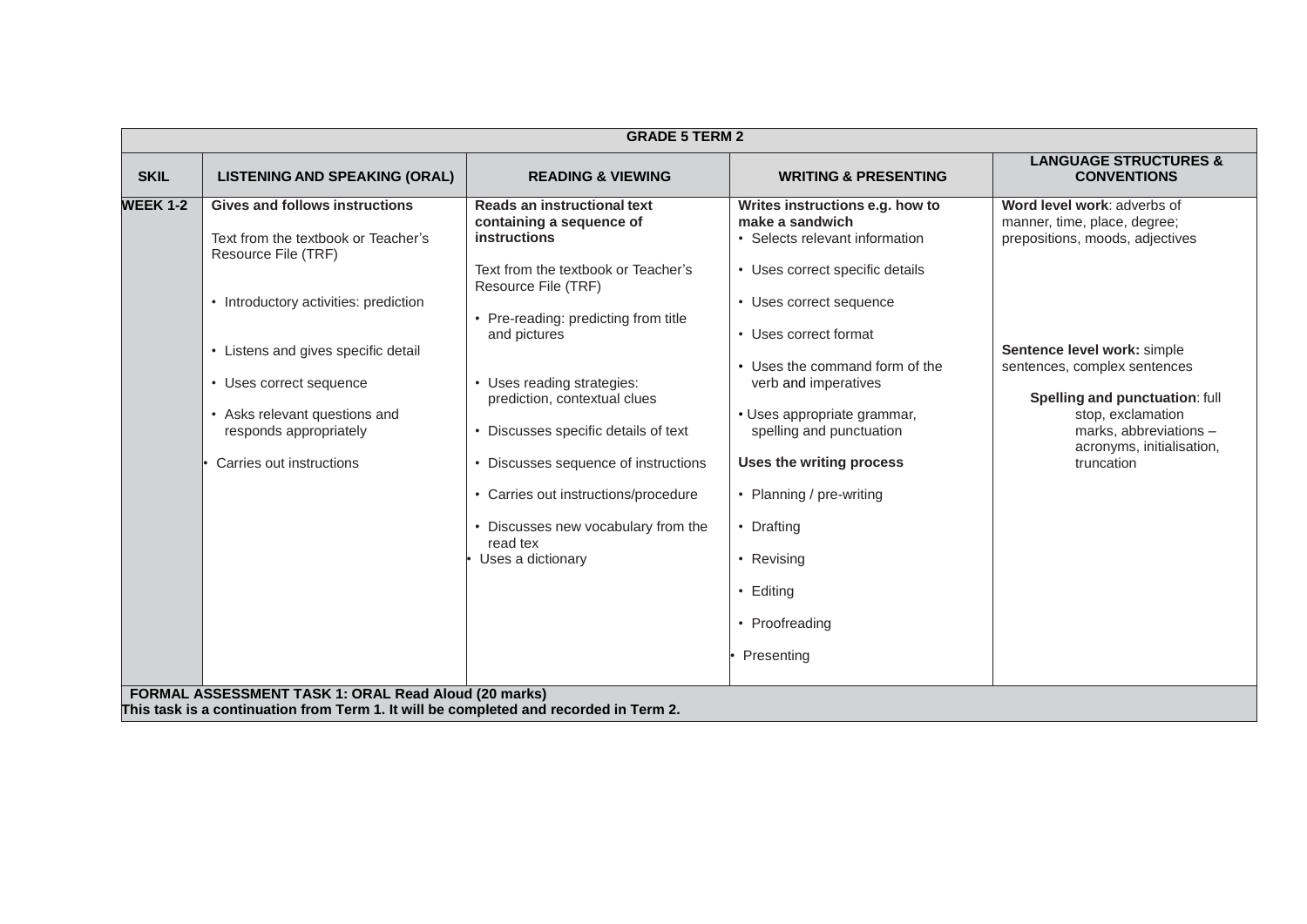|                        | <b>GRADE 5 TERM 2</b>                                                                                                                                                                                                                                                                                                        |                                                                                                                                                                                                                                                                                                                                                                                                                                                                        |                                                                                                                                                                                                                                                                                                                                                                                                 |                                                                                                                                                                                                                                                                                                              |
|------------------------|------------------------------------------------------------------------------------------------------------------------------------------------------------------------------------------------------------------------------------------------------------------------------------------------------------------------------|------------------------------------------------------------------------------------------------------------------------------------------------------------------------------------------------------------------------------------------------------------------------------------------------------------------------------------------------------------------------------------------------------------------------------------------------------------------------|-------------------------------------------------------------------------------------------------------------------------------------------------------------------------------------------------------------------------------------------------------------------------------------------------------------------------------------------------------------------------------------------------|--------------------------------------------------------------------------------------------------------------------------------------------------------------------------------------------------------------------------------------------------------------------------------------------------------------|
| <b>SKILLS</b>          | <b>LISTENING AND SPEAKING (ORAL)</b>                                                                                                                                                                                                                                                                                         | <b>READING &amp; VIEWING</b>                                                                                                                                                                                                                                                                                                                                                                                                                                           | <b>WRITING &amp; PRESENTING</b>                                                                                                                                                                                                                                                                                                                                                                 | <b>LANGUAGE STRUCTURES &amp;</b><br><b>CONVENTIONS</b>                                                                                                                                                                                                                                                       |
| <b>WEEK</b><br>$3 - 4$ | Listens and responds to a report<br>Text from the textbook or Teacher's<br>Resource File (TRF)<br>• Listens to central idea and specific<br>Details<br>• Answers questions<br>• Shares ideas and offers opinion<br>• Analyses information<br>• Summarises information<br>• Presents information using a<br>table/chart/graph | Reads a report with visuals e.g.<br>tables/charts/graphs/diagrams/maps<br>Text from the textbook or Teacher's<br>Resource File (TRF)<br>• Pre-reading: predicting from<br>title, headings and pictures<br>• Discusses central idea and specific<br>details<br>• Uses reading strategies, e.g.<br>makes predictions and uses textual<br>and contextual clues<br>• Interprets graphic information<br>Shares ideas and offers opinion<br>using speculation and hypothesis | Writes a report<br>• Formulates relevant content based<br>on investigation<br>• Converts information from one form<br>to another<br>• Uses what, when, where, who<br>• Orders information logically<br>• Links sentences into a<br>coherent paragraph using<br>pronouns and connecting<br>words<br>Uses appropriate grammar, spelling<br>and punctuation<br>• Presents work neatly using proper | Word level work: adjectives, pronouns,<br>conjunctions, connections<br>Sentence level work: past continuous<br>tense, future continuous tense, active<br>and passive voice, reported speech,<br>question form<br>Spelling and punctuation: ellipsis,<br>exclamation mark, quotation marks,<br>question marks |
|                        |                                                                                                                                                                                                                                                                                                                              | • Uses a mind-map/notes to summarise<br>information                                                                                                                                                                                                                                                                                                                                                                                                                    | form, such as headings, spacing<br>for paragraphs etc.                                                                                                                                                                                                                                                                                                                                          |                                                                                                                                                                                                                                                                                                              |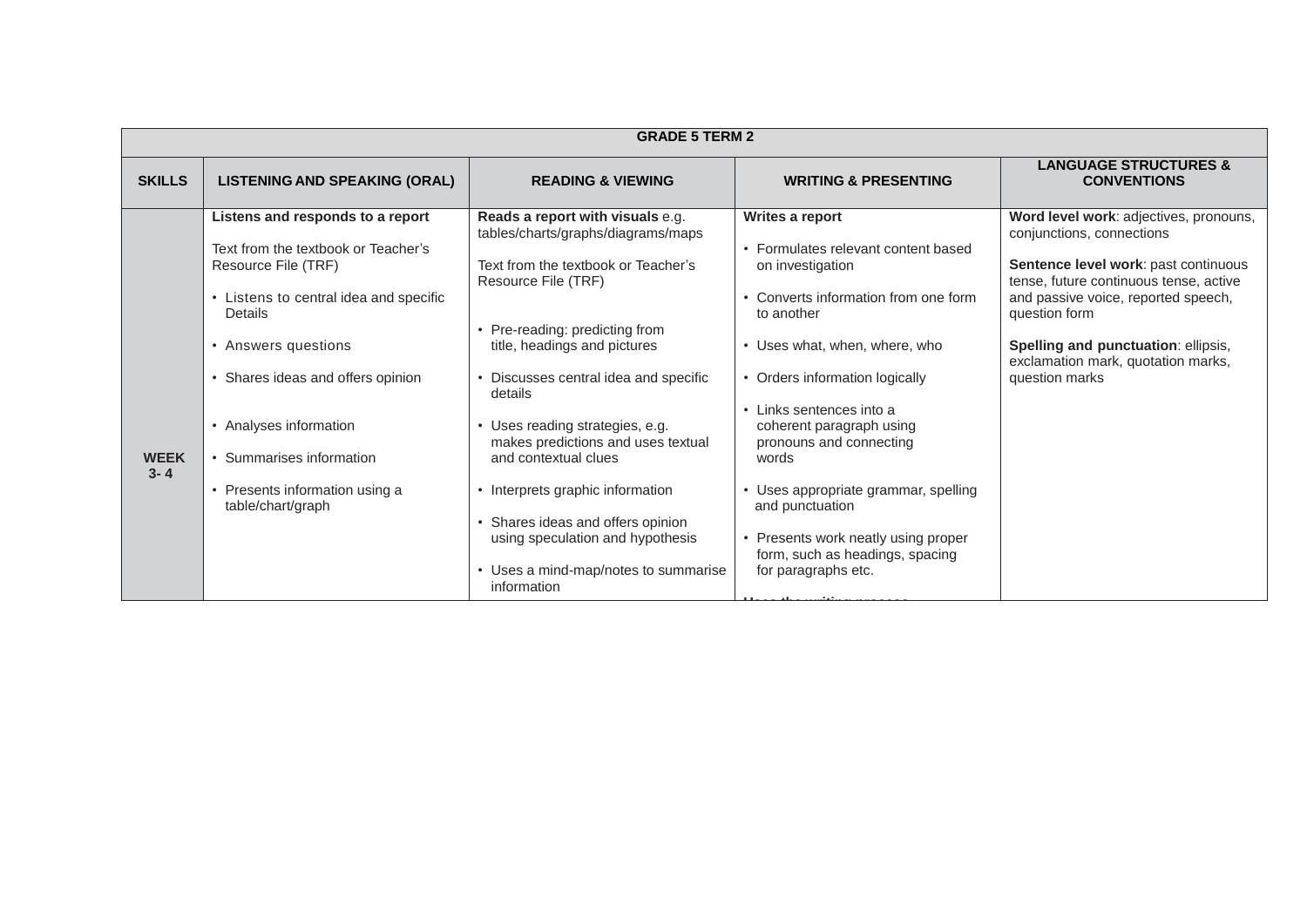|                        |                                                                                                                                                                                                                                                                                                                                                                                                                                                  | <b>GRADE 5 TERM 2</b>                                                                                                                                                                                                                                                                                                                                                                                                                             |                                                                                                                                                                                                                                                                                                                                                                                      |                                                                                                                                                                                                                                                                                                                            |
|------------------------|--------------------------------------------------------------------------------------------------------------------------------------------------------------------------------------------------------------------------------------------------------------------------------------------------------------------------------------------------------------------------------------------------------------------------------------------------|---------------------------------------------------------------------------------------------------------------------------------------------------------------------------------------------------------------------------------------------------------------------------------------------------------------------------------------------------------------------------------------------------------------------------------------------------|--------------------------------------------------------------------------------------------------------------------------------------------------------------------------------------------------------------------------------------------------------------------------------------------------------------------------------------------------------------------------------------|----------------------------------------------------------------------------------------------------------------------------------------------------------------------------------------------------------------------------------------------------------------------------------------------------------------------------|
| <b>SKILLS</b>          | <b>LISTENING AND SPEAKING (ORAL)</b>                                                                                                                                                                                                                                                                                                                                                                                                             | <b>READING &amp; VIEWING</b>                                                                                                                                                                                                                                                                                                                                                                                                                      | <b>WRITING &amp; PRESENTING</b>                                                                                                                                                                                                                                                                                                                                                      | <b>LANGUAGE STRUCTURES &amp;</b><br><b>CONVENTIONS</b>                                                                                                                                                                                                                                                                     |
| <b>WEEK</b><br>$5 - 6$ | Listens to a poem<br>Text from the textbook or Teacher's<br>Resource File (TRF)<br>• Introductory activities: prediction<br>Appreciates and responds to the<br>sound effect stimulated by the<br>poem<br>• Discusses central idea<br>• Relates to own experience<br>Expresses feelings stimulated the<br>Poem<br>Discusses tone and language use<br>and its effect on the listener,<br>including how language is used to<br>create an atmosphere | Reads a poem<br>Text from the textbook or Teacher's<br>Resource File (TRF)<br>• Pre-reading: predicts from title<br>and pictures<br>• Uses reading strategies: makes<br>predictions, uses phonic and<br>contextual clues; predicts<br>ending<br>• Identifies rhyme and rhythm<br>and comments on their effect<br>on the listener<br>Expresses feelings and opinions<br>• Relates to own life<br>• Uses a dictionary for vocabulary<br>development | Writes a poem<br>• Uses alliteration, (consonance<br>and assonance), metaphor, simile<br>• Uses descriptive language<br>• Plans, drafts and refines writing,<br>• Produces a first draft with awareness<br>of the central idea<br>• Shows understanding of style<br>and register<br>• Reflects on and evaluates writing and<br>creative work<br>• Uses appropriate punctuation rules | Word level work: collective<br>nouns, abstract nouns,<br>interjections<br>Sentence level work:<br>present continuous tense<br>Word meaning: alliteration, assonance,<br>consonance, personification, rhythm,<br>rhyme, metaphor, simile<br>Spelling and punctuation: word<br>division, dictionary use,<br>exclamation mark |
|                        | <b>FORMAL ASSESSMENT TASK 4:</b><br><b>Transactional writing: (10 marks)</b><br>Written before the controlled test                                                                                                                                                                                                                                                                                                                               |                                                                                                                                                                                                                                                                                                                                                                                                                                                   |                                                                                                                                                                                                                                                                                                                                                                                      |                                                                                                                                                                                                                                                                                                                            |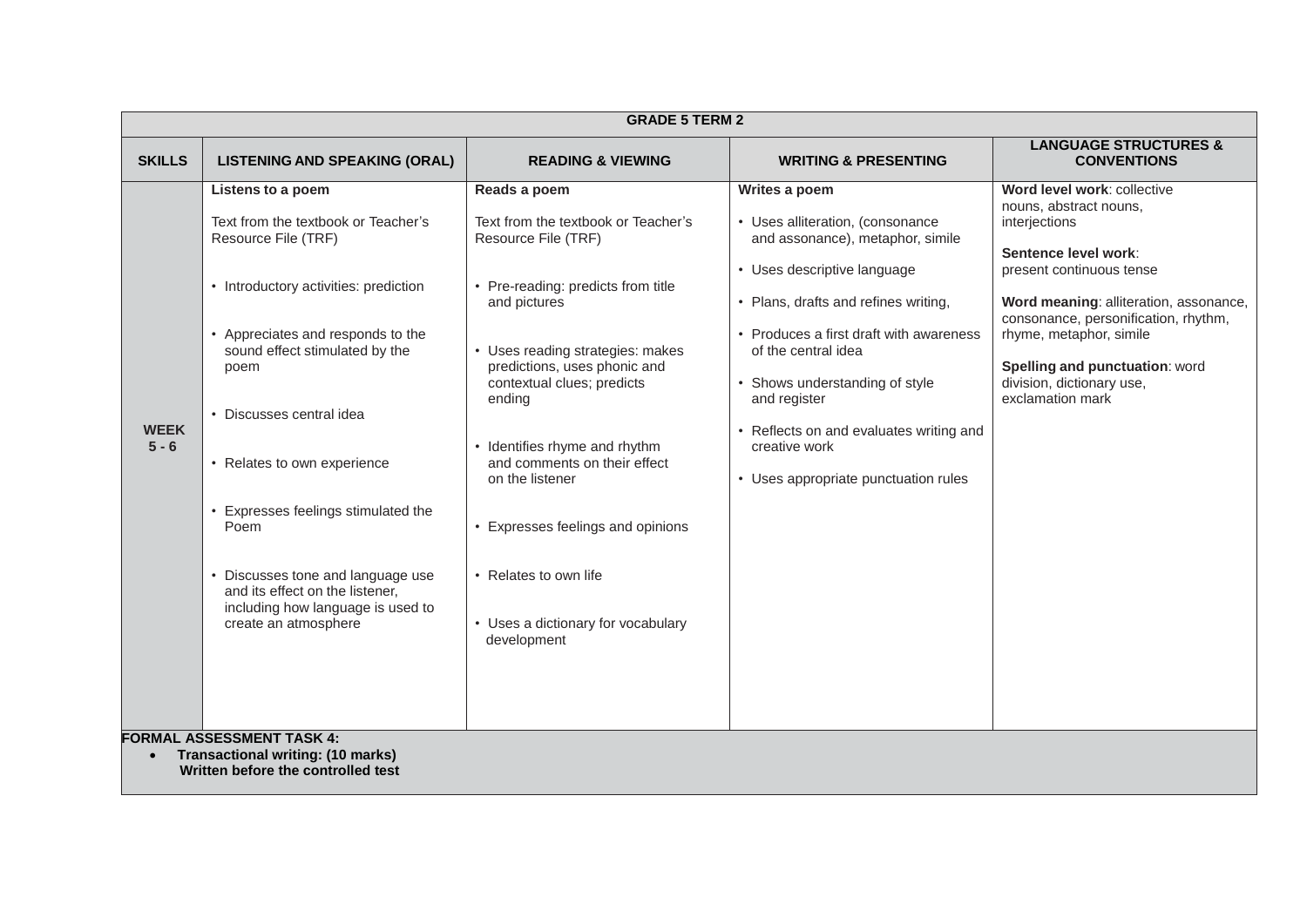|                        | <b>GRADE 5 TERM 2</b>                                                                                                                                                                                                                                                                                                                                                                                                                                                                 |                                                                                                                                                                                                                                                                                                                                                                                                                                                                                                                                 |                                                                                                                                                                                                                                                                                                                                                                                                                                                                                                                                                                                                                                                                                                  |                                                                                                                                                                                                                                                         |  |
|------------------------|---------------------------------------------------------------------------------------------------------------------------------------------------------------------------------------------------------------------------------------------------------------------------------------------------------------------------------------------------------------------------------------------------------------------------------------------------------------------------------------|---------------------------------------------------------------------------------------------------------------------------------------------------------------------------------------------------------------------------------------------------------------------------------------------------------------------------------------------------------------------------------------------------------------------------------------------------------------------------------------------------------------------------------|--------------------------------------------------------------------------------------------------------------------------------------------------------------------------------------------------------------------------------------------------------------------------------------------------------------------------------------------------------------------------------------------------------------------------------------------------------------------------------------------------------------------------------------------------------------------------------------------------------------------------------------------------------------------------------------------------|---------------------------------------------------------------------------------------------------------------------------------------------------------------------------------------------------------------------------------------------------------|--|
| <b>SKILLS</b>          | <b>LISTENING AND SPEAKING (ORAL)</b>                                                                                                                                                                                                                                                                                                                                                                                                                                                  | <b>READING &amp; VIEWING</b>                                                                                                                                                                                                                                                                                                                                                                                                                                                                                                    | <b>WRITING &amp; PRESENTING</b>                                                                                                                                                                                                                                                                                                                                                                                                                                                                                                                                                                                                                                                                  | <b>LANGUAGE STRUCTURES &amp;</b><br><b>CONVENTIONS</b>                                                                                                                                                                                                  |  |
| <b>WEEK</b><br>$7 - 8$ | <b>Listens to and discusses folklore</b><br>(myth/legend)<br>Text from the textbook, class reader or<br>Teacher's Resource File (TRF)<br>• Introductory activities: prediction<br>• Identifies the central idea, plot, setting,<br>atmosphere and characters of a fiction<br>story<br>• Distinguishes between realistic<br>and unrealistic events<br>• Participates in discussions,<br>justifying own opinion<br>Responds sensitively to ideas<br>and suggestions<br>• Gives feedback | Reads folklore (myth/legend) from<br>the class reader, textbook or<br>Teacher's Resource File (TRF)<br>• Uses a range of reading strategies,<br>skimming,<br>scanning,<br>e.g.<br>contextual<br>clues and<br>previous<br>knowledge<br>•Explains how writers use vocabulary<br>and language to describe the setting<br>Reads aloud individually with clear<br>Expression<br>• Comments on plot, theme, setting<br>• Gives reasons for action of characters<br>• Discusses new vocabulary from the<br>text<br>• Uses a dictionary | Writes a folklore (myth/legend)<br>• Uses animal characters<br>• Develops plot, characters and setting<br>• Selects content appropriate to the<br>audience and purpose of the text<br>• Uses language imaginatively<br>especially a variety of vocabulary<br>• Uses appropriate grammar, spelling<br>and punctuation<br>• Plans, drafts and refines stories<br>• Links sentences into a coherent<br>paragraph using pronouns,<br>connecting words and correct<br>punctuation<br><b>Writes descriptions of characters</b><br>Chooses relevant content<br>Stays on topic<br>Use descriptive vocabulary<br>especially a range of adjectives<br>Uses figurative language, e.g.<br>similes, metaphors | Word level work: infinite verbs, gerund,<br>singular and plural, diminutive prefixes<br>(African languages), adjectives<br>Sentence level work: object; questions,<br>direct and indirect speech<br><b>Spelling and punctuation: quotation</b><br>marks |  |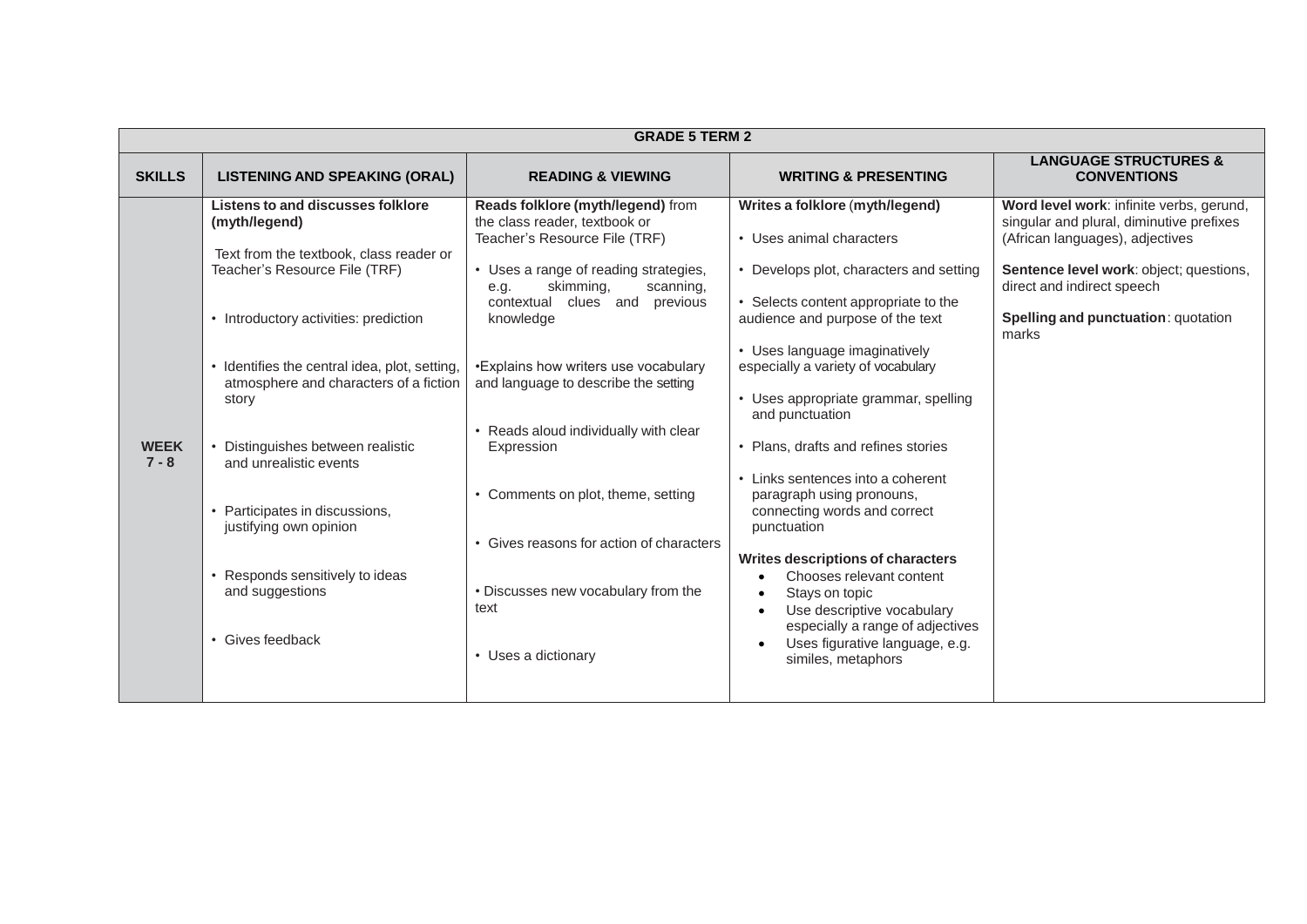| <b>WEEK</b><br>$9 - 10$ | FORMAL ASSESSMENT TASK 5: CONTROLLED TEST<br><b>RESPONSE TO TEXTS (40 MARKS)</b><br>Question 1: Literary/Non- literary text (15 marks)<br>$\bullet$<br>Question 2: Visual text (10 marks)<br>$\bullet$<br>Question 3: Summary writing (5 marks)<br><b>Question 4: Language Structures and Conventions (10 marks)</b> |                                                                                                                                                                                                                                |                                                                                                                                                             |                                                                                                                                                                                                                                                                               |  |
|-------------------------|----------------------------------------------------------------------------------------------------------------------------------------------------------------------------------------------------------------------------------------------------------------------------------------------------------------------|--------------------------------------------------------------------------------------------------------------------------------------------------------------------------------------------------------------------------------|-------------------------------------------------------------------------------------------------------------------------------------------------------------|-------------------------------------------------------------------------------------------------------------------------------------------------------------------------------------------------------------------------------------------------------------------------------|--|
|                         |                                                                                                                                                                                                                                                                                                                      |                                                                                                                                                                                                                                | <b>FORMATIVE ASSESSMENT ACTIVITIES</b>                                                                                                                      |                                                                                                                                                                                                                                                                               |  |
|                         | <b>Listening and Speaking activities</b><br>Variety of Listening and Speaking<br>activities<br><b>Listening and Speaking activities</b><br>that comply with the Covid-19<br>conditions                                                                                                                               | <b>Reading and Viewing activities</b><br><b>Reading Process</b><br><b>Reading aloud activities</b><br>Reading Comprehension activities  .<br>Literature activities based on the<br>three prescribed genres for the<br>semester | <b>Writing and Presenting activities</b><br><b>Writing Process</b><br>Paragraphing<br><b>Transactional Texts</b><br><b>Essay</b><br><b>Creative Writing</b> | <b>Language Structures and Conventions</b><br><b>activities</b><br>Variety of Language Structures and<br><b>Convention activities</b>                                                                                                                                         |  |
|                         |                                                                                                                                                                                                                                                                                                                      | <b>GRADE 5 ENG HL SUMMARY OF FORMAL ASSESSMENT TASKS: TERM 2</b>                                                                                                                                                               |                                                                                                                                                             |                                                                                                                                                                                                                                                                               |  |
|                         | <b>FORMAL ASSESSMENT TASK 1: ORAL</b><br>Read Aloud (20 marks)<br>This task is a continuation from Term 1. It will<br>be completed and recorded in Term 2.                                                                                                                                                           | <b>FORMAL ASSESSMENT TASK 4: WRITING</b><br><b>Transactional writing: (10 marks)</b><br>Written before the controlled test                                                                                                     | <b>RESPONSE TO TEXTS</b><br>marks)<br>$(10 \text{ marks})$                                                                                                  | FORMAL ASSESSMENT TASK 5: CONTROLLED TEST (40 marks)<br>Question 1: Literary / non-literary text comprehension (15<br>Question 2: Visual text comprehension (10 marks)<br>Question 3: Summary writing (5 marks)<br>Question 4: Language Structures and Conventions in context |  |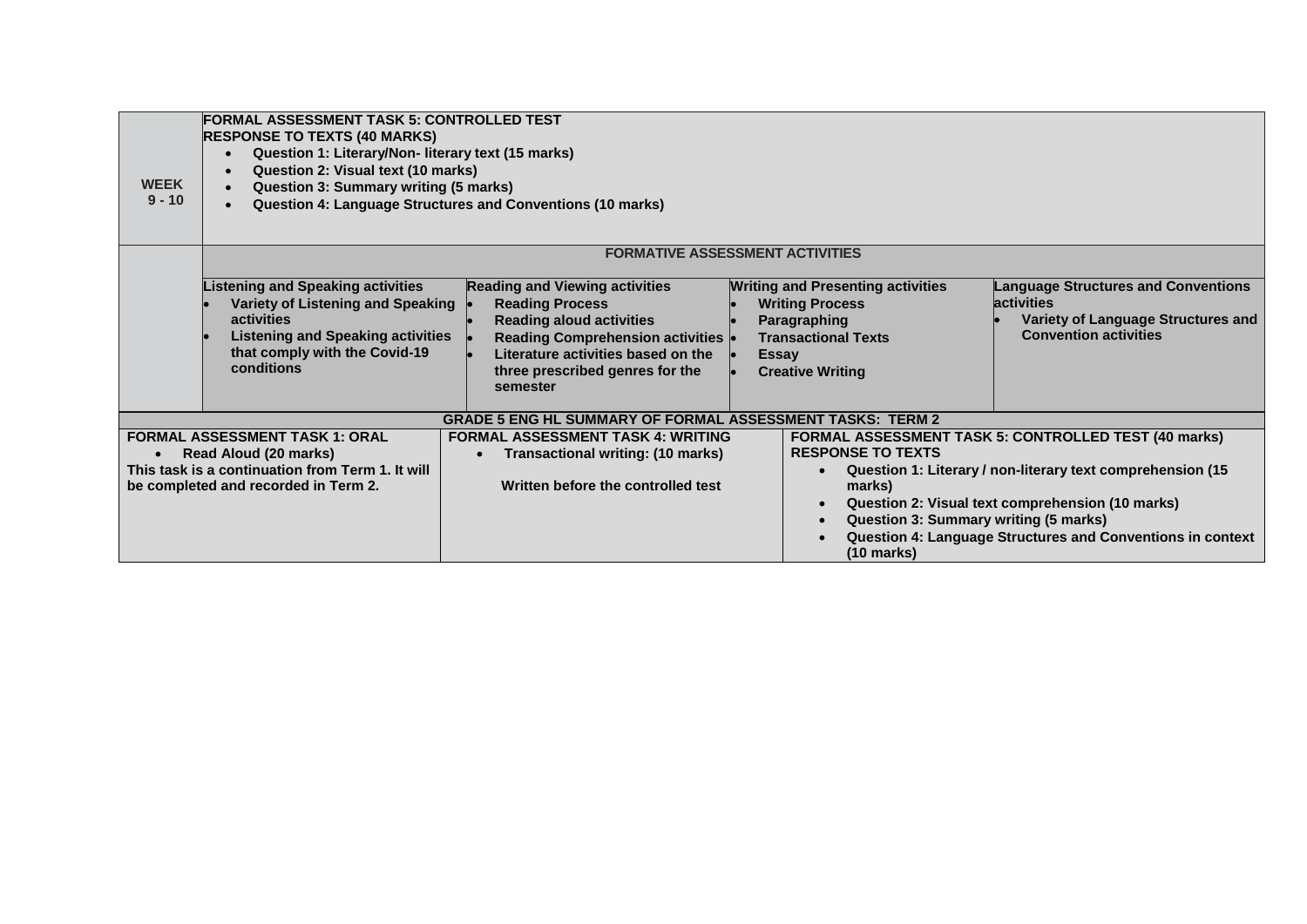|                        | <b>GRADE 5 TERM 3</b>                                                                                                                                                                                                                                                                                                                                                                                                                                                                                                                  |                                                                                                                                                                                                                                                                                                                                                                                                                                                                                                                                                                                                                     |                                                                                                                                                                                                                                                                                                                                                                                                                                                                |                                                                                                                                                                                                                                                                                                                                                 |  |
|------------------------|----------------------------------------------------------------------------------------------------------------------------------------------------------------------------------------------------------------------------------------------------------------------------------------------------------------------------------------------------------------------------------------------------------------------------------------------------------------------------------------------------------------------------------------|---------------------------------------------------------------------------------------------------------------------------------------------------------------------------------------------------------------------------------------------------------------------------------------------------------------------------------------------------------------------------------------------------------------------------------------------------------------------------------------------------------------------------------------------------------------------------------------------------------------------|----------------------------------------------------------------------------------------------------------------------------------------------------------------------------------------------------------------------------------------------------------------------------------------------------------------------------------------------------------------------------------------------------------------------------------------------------------------|-------------------------------------------------------------------------------------------------------------------------------------------------------------------------------------------------------------------------------------------------------------------------------------------------------------------------------------------------|--|
| <b>SKILLS</b>          | <b>LISTENING AND SPEAKING (ORAL)</b>                                                                                                                                                                                                                                                                                                                                                                                                                                                                                                   | <b>READING &amp; VIEWING</b>                                                                                                                                                                                                                                                                                                                                                                                                                                                                                                                                                                                        | <b>WRITING &amp; PRESENTING</b>                                                                                                                                                                                                                                                                                                                                                                                                                                | <b>LANGUAGE STRUCTURES &amp;</b><br><b>CONVENTIONS</b>                                                                                                                                                                                                                                                                                          |  |
| <b>WEEK</b><br>$1 - 2$ | Listens to and responds to an extract<br>from novel<br>Text from the textbook or Teacher's<br>Resource File (TRF)<br>• Introductory activities: prediction<br>• Listen to extracts from the novel<br>• Listens for main message and specific<br>details<br><b>Describes events</b><br>• Discusses the main ideas and specific<br>details<br>• Explains events clearly and in<br>sequence<br>• Expresses feelings in relation to<br>events<br>• Relates to own life<br>• Discusses the social, moral and<br>cultural values in the text | Reads an extract from a novel<br>Text from the textbook or Teacher's<br>Resource File (TRF)<br>• Pre-reading: predicts from title<br>and discusses related<br>themes/content<br>• Identifies and explains the central<br>events<br>• Discusses the characters<br>• Identifies and discusses<br>feelings expressed<br>• Relates events and characters to<br>own life<br>• Uses a range of reading strategies<br>• Discusses the structure,<br>language use, purpose and<br>audience<br>• Identifies the difference/s between<br>biographies/diaries and stories<br>• Uses a dictionary for vocabulary<br>development | Writes a book review<br>• Uses a frame<br>• Pre-writing: listens to extracts from a<br>read novel<br>• Selects content appropriate for<br>the purpose<br>• Uses appropriate language and text<br>structure<br>• Uses the correct format<br>• Organises content logically -<br>uses chronology<br>• Uses appropriate grammar,<br>spelling and punctuation, including<br>subject- verb concord<br>• Uses a dictionary for spelling and<br>vocabulary development | Word level work: relative pronouns,<br>reflexive pronouns, adjectives,<br>adverbs, conjunctions, connections,<br>interjections<br>Sentence level work: simple<br>present tense, simple past tense,<br>concords<br>Word meaning: similes,<br>proverbs, idioms<br>Spelling and punctuation: full stop,<br>comma, dictionary use, word<br>division |  |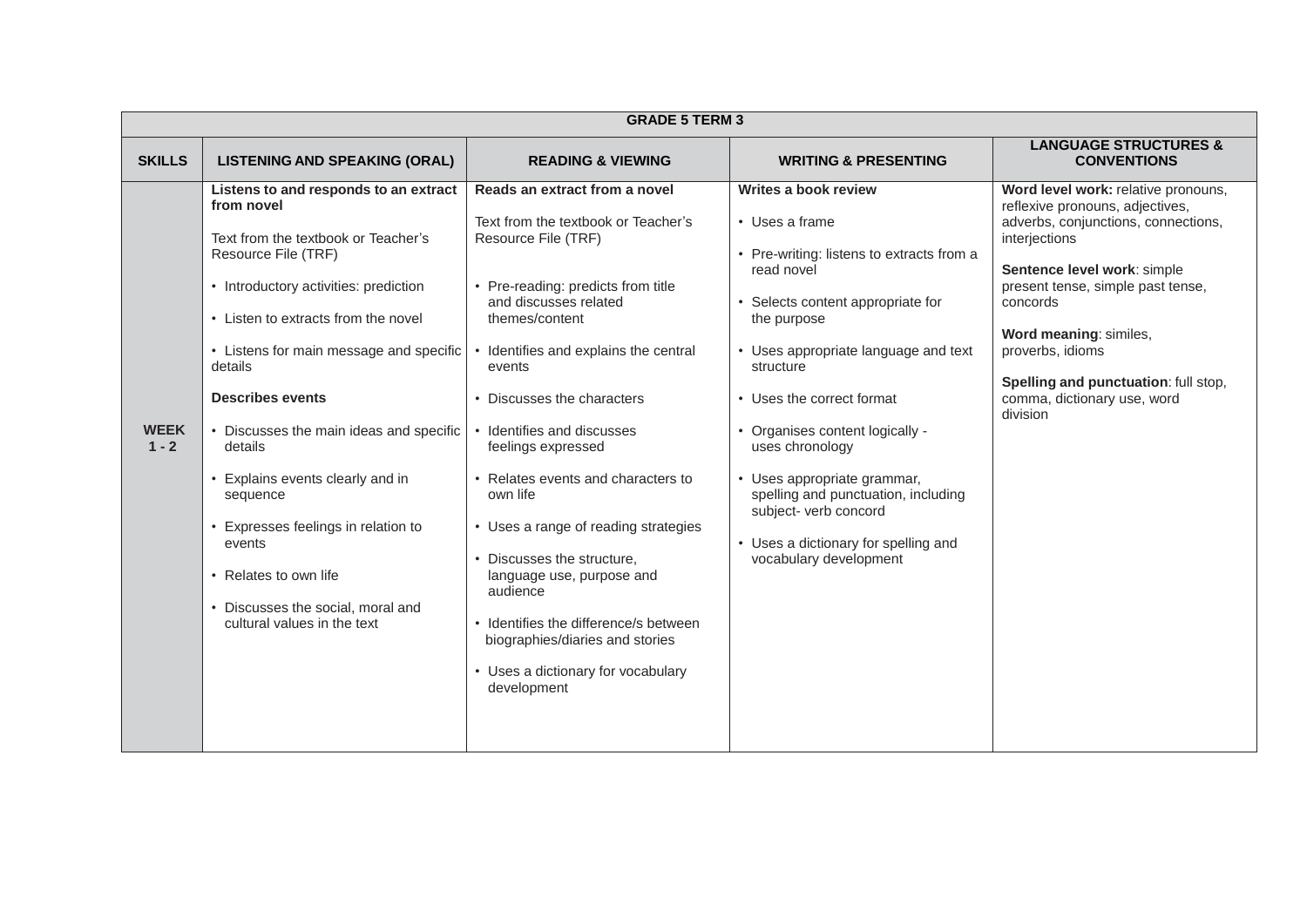|                        | <b>GRADE 5 TERM 3</b>                                                                                                                                                                                                                                                                                                                                                                                                                                  |                                                                                                                                                                                                                                                                                                                                                                                                                                                                                                 |                                                                                                                                                                                                                                                                                                                                                                                                                                                 |                                                                                                                                                                                                                                                                            |  |
|------------------------|--------------------------------------------------------------------------------------------------------------------------------------------------------------------------------------------------------------------------------------------------------------------------------------------------------------------------------------------------------------------------------------------------------------------------------------------------------|-------------------------------------------------------------------------------------------------------------------------------------------------------------------------------------------------------------------------------------------------------------------------------------------------------------------------------------------------------------------------------------------------------------------------------------------------------------------------------------------------|-------------------------------------------------------------------------------------------------------------------------------------------------------------------------------------------------------------------------------------------------------------------------------------------------------------------------------------------------------------------------------------------------------------------------------------------------|----------------------------------------------------------------------------------------------------------------------------------------------------------------------------------------------------------------------------------------------------------------------------|--|
| <b>SKILLS</b>          | <b>LISTENING AND SPEAKING (ORAL)</b>                                                                                                                                                                                                                                                                                                                                                                                                                   | <b>READING &amp; VIEWING</b>                                                                                                                                                                                                                                                                                                                                                                                                                                                                    | <b>WRITING &amp; PRESENTING</b>                                                                                                                                                                                                                                                                                                                                                                                                                 | <b>LANGUAGE STRUCTURES &amp;</b><br><b>CONVENTIONS</b>                                                                                                                                                                                                                     |  |
| <b>WEEK</b><br>$3 - 4$ | Listens and responds to a play<br>Text from the class reader, textbook or<br>Teacher's Resource File (TRF)<br>• Introductory activities: predicts from<br>title/picture<br>• Retells the drama scene in sequence<br>• Identifies and discusses the central<br>idea, plot, setting, atmosphere and<br>characters<br>• Listens to specific details<br>• Uses details accurately<br>• Expresses thoughts and feelings<br>• Uses the correct language form | Reads a play from the class reader or<br>Teacher's Resource File (TRF).<br>• Uses a range of reading strategies:<br>skimming, scanning, contextual<br>clues and previous knowledge<br>• Explains how writers use vocabulary<br>and language to describe the plot,<br>setting and characters<br>• Explains the effects of words and<br>Imagery<br>• Identifies cause and effect in oral<br>and written texts and explains the<br>relationship<br>• Reads aloud, changing speed<br>as appropriate | Writes a play script/dialogue<br>• Creates characters<br>• Describes setting<br>• Develops plot<br>• Uses correct format<br>• Establishes tone or mood<br>• Plans, drafts and refines the text<br>• Writes sentences using direct<br>and indirect speech<br>• Produces a first draft with central<br>idea and well-developed<br>supporting paragraphs<br>• Uses subject-verb concord<br>• Uses appropriate grammar,<br>spelling and punctuation | Word level work: verbs (gerunds)<br>Sentence level work: statements,<br>questions, commands, simple<br>sentences, compound sentences,<br>direct and indirect speech<br>Word meaning: oxymoron<br>Spelling and punctuation: quotation<br>marks, semi-colon, inverted commas |  |
|                        |                                                                                                                                                                                                                                                                                                                                                                                                                                                        |                                                                                                                                                                                                                                                                                                                                                                                                                                                                                                 |                                                                                                                                                                                                                                                                                                                                                                                                                                                 |                                                                                                                                                                                                                                                                            |  |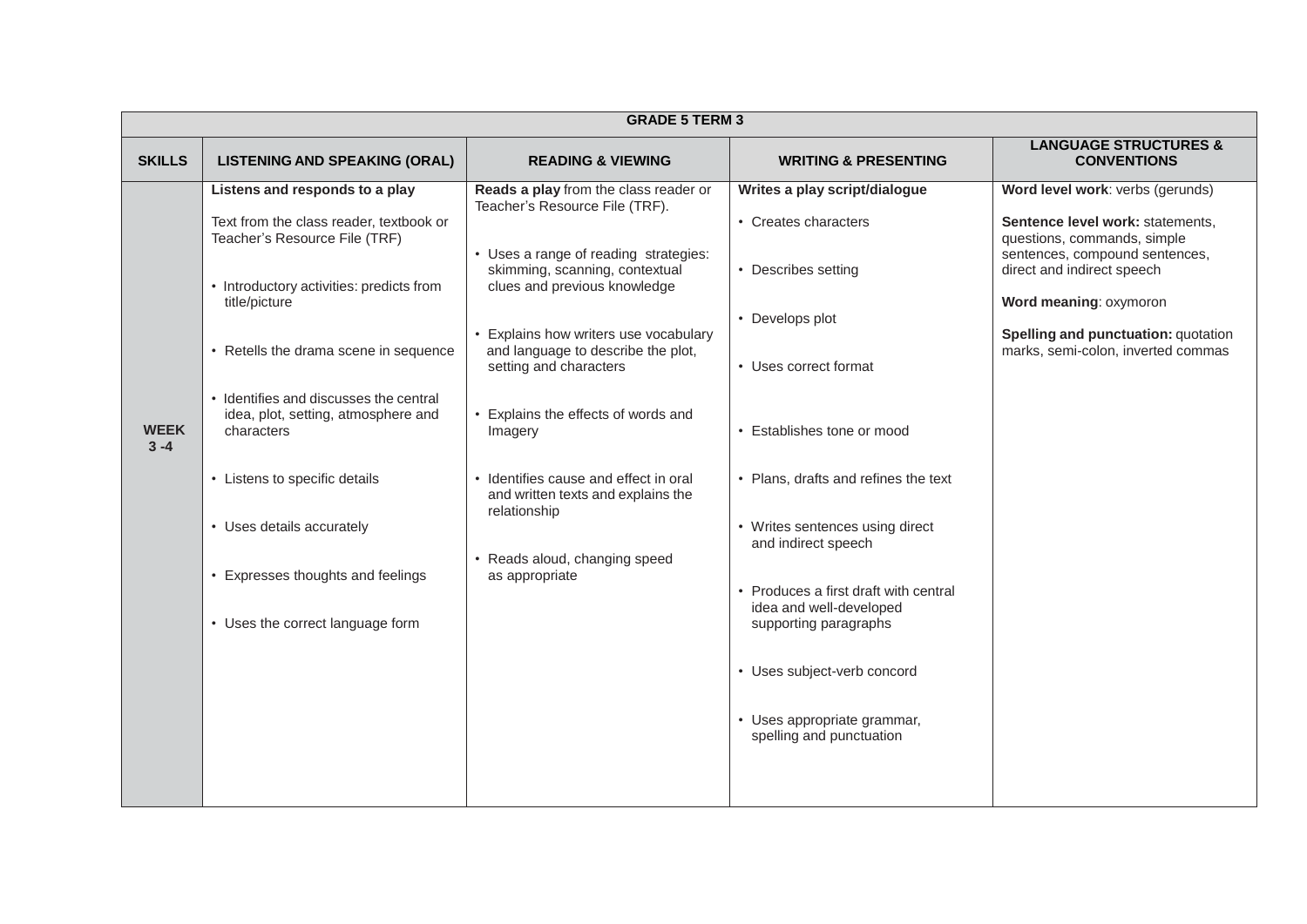| <b>GRADE 5 TERM 3</b>                                                                                                                                                                                                                                                                                                                                                                                                                                                                                                                                                                                                                                                                                                                                                                                                                                                                                                                                                                                                                                                                                                                                                                                                                                                                                                                                                                                                                                                                                                                                                                                                                                                                                                                                                                                                     |                                                                                                                                                                                                                                                                                                                                                   |  |  |  |
|---------------------------------------------------------------------------------------------------------------------------------------------------------------------------------------------------------------------------------------------------------------------------------------------------------------------------------------------------------------------------------------------------------------------------------------------------------------------------------------------------------------------------------------------------------------------------------------------------------------------------------------------------------------------------------------------------------------------------------------------------------------------------------------------------------------------------------------------------------------------------------------------------------------------------------------------------------------------------------------------------------------------------------------------------------------------------------------------------------------------------------------------------------------------------------------------------------------------------------------------------------------------------------------------------------------------------------------------------------------------------------------------------------------------------------------------------------------------------------------------------------------------------------------------------------------------------------------------------------------------------------------------------------------------------------------------------------------------------------------------------------------------------------------------------------------------------|---------------------------------------------------------------------------------------------------------------------------------------------------------------------------------------------------------------------------------------------------------------------------------------------------------------------------------------------------|--|--|--|
| <b>SKILLS</b><br><b>LISTENING AND SPEAKING (ORAL)</b><br><b>WRITING &amp; PRESENTING</b><br><b>READING &amp; VIEWING</b>                                                                                                                                                                                                                                                                                                                                                                                                                                                                                                                                                                                                                                                                                                                                                                                                                                                                                                                                                                                                                                                                                                                                                                                                                                                                                                                                                                                                                                                                                                                                                                                                                                                                                                  | <b>LANGUAGE STRUCTURES &amp;</b><br><b>CONVENTIONS</b>                                                                                                                                                                                                                                                                                            |  |  |  |
| Listens and participates in a class<br>Reads a story from the textbook or<br><b>Writes a story (Narrative/Descriptive)</b><br>discussion on project work based on<br>Teacher's Resource File (TRF)<br>literature study<br>• Develops plot, characters and setting<br>• Pre-reading: predicting from title<br>nouns<br>• Selects content appropriate to the<br>audience and purpose of the text<br>• Listens to information about project<br>• Uses a range of reading strategies:<br>• Respects other learners by listening<br>skimming, scanning, contextual<br>• Uses language imaginatively<br>clues and previous knowledge<br>to them<br>especially a variety of vocabulary<br>Encourages other group members to<br>• Links sentences into a coherent<br>• Discusses main idea, characters<br>support fellow learners<br>paragraph using pronouns,<br>connecting words and correct<br>and setting<br>• Code switches if necessary<br>punctuation<br>• Asks and answers questions<br><b>WEEK</b><br>• Shares ideas and opinions<br>• Explains how writers use vocabulary<br>• Uses appropriate grammar, spelling<br>$5 - 6$<br>and language to describe the plot,<br>letters<br>and punctuation<br>setting and characters<br>• Uses a framework to present<br>ideas/thoughts/plans:<br>• Plans, drafts and refines stories<br>-Topic<br>-Main points and supporting ideas<br>• Reads aloud individually with clear<br>Writes descriptions of characters<br>-Research / investigation to be done<br>Expression<br>• Chooses relevant content<br>• Comments on plot, theme, setting<br>• Stays on topic<br>• Use descriptive vocabulary especially<br>• Gives reasons for action of characters<br>a range of adjectives<br>• Uses figurative language, e.g. similes,<br>metaphors<br>• Plans, drafts and refines writing | Word level work: verbs<br>(infinitives), adjectives, adverbs,<br>pronouns, conjunctions, types of<br>Sentence level work:<br>statements, questions,<br>commands, direct and indirect<br>speech<br>Word meaning: metaphors,<br>similes, idioms, proverbs,<br>homophones<br>Spelling and punctuation: colon,<br>semi-colon, inverted comma, capital |  |  |  |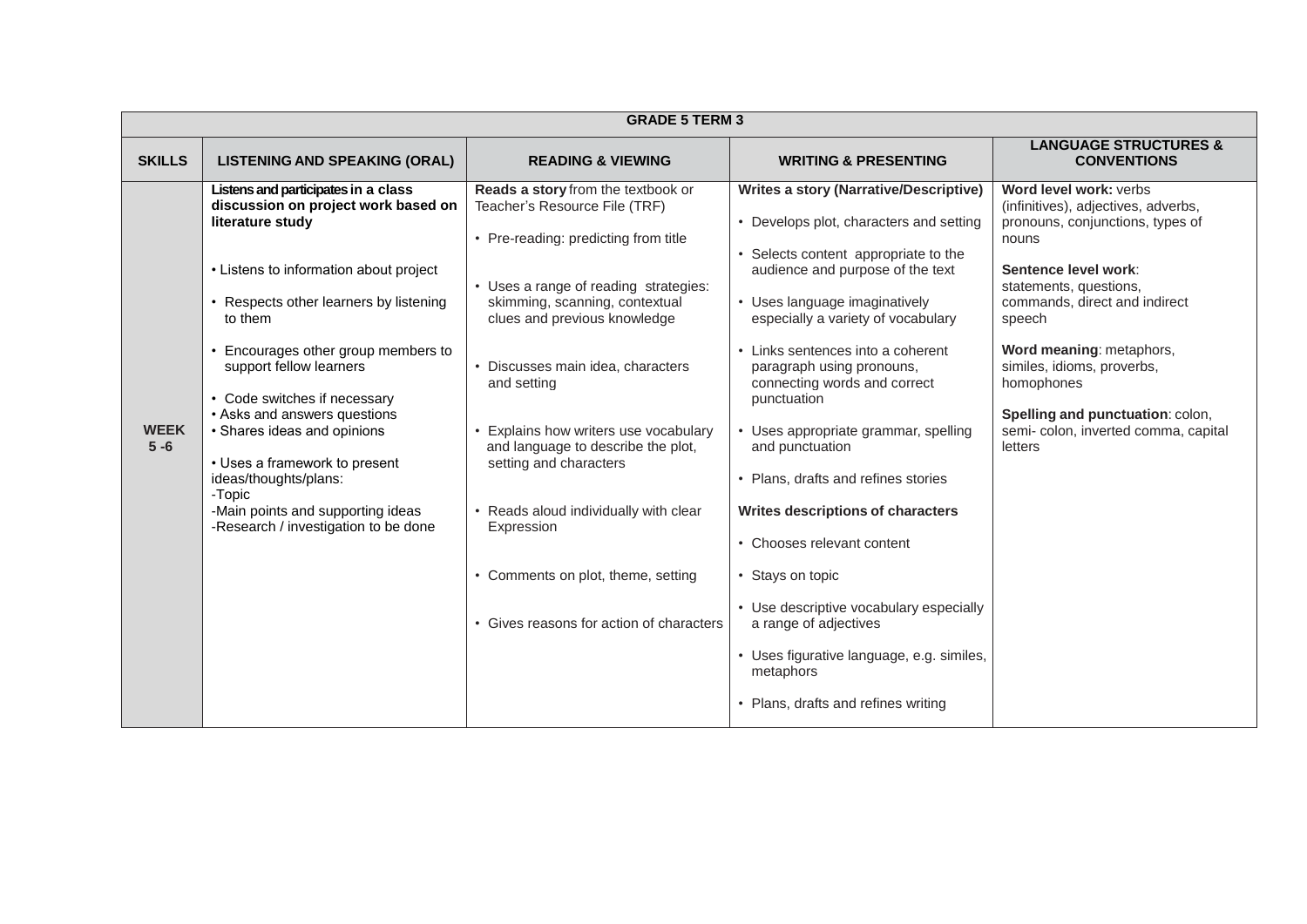|                 | <b>GRADE 5 TERM 3</b>                  |                                          |                                    |                                  |  |
|-----------------|----------------------------------------|------------------------------------------|------------------------------------|----------------------------------|--|
|                 |                                        |                                          |                                    | <b>LANGUAGE STRUCTURES &amp;</b> |  |
| <b>SKILLS</b>   | <b>LISTENING AND SPEAKING (ORAL)</b>   | <b>READING &amp; VIEWING</b>             | <b>WRITING &amp; PRESENTING</b>    | <b>CONVENTIONS</b>               |  |
| <b>WEEK 7-8</b> | Gives and follows instructions         | Reads an instructional text              | <b>Writes instructions (How to</b> | Word level work: degrees of      |  |
|                 | Text from the textbook or Teacher's    | containing a sequence of                 | write a project)                   | comparison, adverbs              |  |
|                 | Resource File (TRF)                    | <b>instructions</b>                      | • Selects relevant information     |                                  |  |
|                 | • Introductory activities: prediction  | (How to write a project)                 | • Uses correct specific details    | Sentence level work: simple      |  |
|                 | • Listens and gives specific detail    |                                          | • Uses correct sequence            | short sentences, subject-verb    |  |
|                 | • Uses correct sequence                | Text from the textbook or Teacher's      | • Uses correct format              | agreement                        |  |
|                 | • Asks relevant questions and responds | Resource File (TRF)                      | • Uses the command form of         |                                  |  |
|                 | appropriately                          | • Pre-reading: predicting from title and | the verb                           | Spelling and punctuation:        |  |
|                 | • Carries out instructions             | pictures                                 | and imperatives                    | abbreviations, inverted commas   |  |
|                 |                                        | • Uses reading strategies: prediction,   | • Uses appropriate grammar,        |                                  |  |
|                 |                                        | contextual clues                         | spelling                           |                                  |  |
|                 |                                        | • Discusses specific details of text     | and punctuation                    |                                  |  |
|                 |                                        | • Discusses sequence of instructions     | Uses the writing process           |                                  |  |
|                 |                                        | • Carries out instructions/procedure     | • Planning / pre-writing,          |                                  |  |
|                 |                                        | • Discusses new vocabulary from the      | • Drafting,                        |                                  |  |
|                 |                                        | read text                                | $\cdot$ Revising,                  |                                  |  |
|                 |                                        | • Uses a dictionary                      | $\cdot$ Editing,                   |                                  |  |
|                 |                                        |                                          | • Proofreading, and                |                                  |  |
|                 |                                        |                                          | • Presenting                       |                                  |  |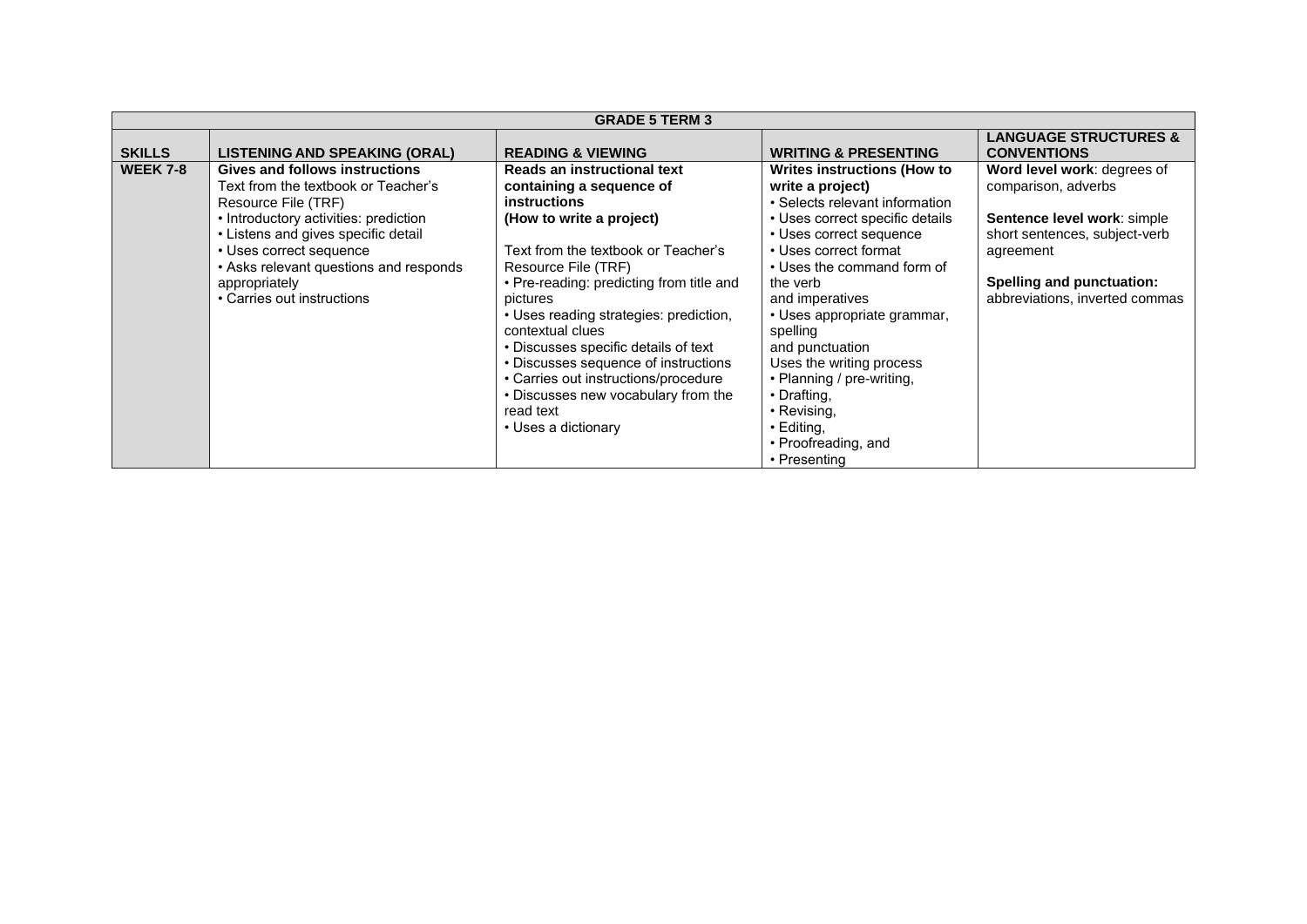|                                                                                                                                                                                                                                                                                                                  |                                                                                                                                                                                                                                                                                                                                                                                                                                                                         |                              | <b>GRADE 5 TERM 3</b>                                                                                                                              |                                                                                                                                                                                                                                                                                                                                                                                                                                                                                                                                                                                                                                                       |                                                           |
|------------------------------------------------------------------------------------------------------------------------------------------------------------------------------------------------------------------------------------------------------------------------------------------------------------------|-------------------------------------------------------------------------------------------------------------------------------------------------------------------------------------------------------------------------------------------------------------------------------------------------------------------------------------------------------------------------------------------------------------------------------------------------------------------------|------------------------------|----------------------------------------------------------------------------------------------------------------------------------------------------|-------------------------------------------------------------------------------------------------------------------------------------------------------------------------------------------------------------------------------------------------------------------------------------------------------------------------------------------------------------------------------------------------------------------------------------------------------------------------------------------------------------------------------------------------------------------------------------------------------------------------------------------------------|-----------------------------------------------------------|
| <b>SKILLS</b>                                                                                                                                                                                                                                                                                                    | LISTENING AND SPEAKING (ORAL)                                                                                                                                                                                                                                                                                                                                                                                                                                           | <b>READING &amp; VIEWING</b> |                                                                                                                                                    | <b>WRITING &amp; PRESENTING</b>                                                                                                                                                                                                                                                                                                                                                                                                                                                                                                                                                                                                                       | LANGUAGE<br><b>STRUCTURES &amp;</b><br><b>CONVENTIONS</b> |
| <b>WEEK</b><br>Project based on any ONE of the literature genres studied: poems / folktales / short stories / drama / novel.<br>Note: There must be a variation of genres across the grades.<br>$4 - 8$<br>Planning / Preparation/ Research/ Investigation of oral presentation and creative writing of project. |                                                                                                                                                                                                                                                                                                                                                                                                                                                                         |                              |                                                                                                                                                    |                                                                                                                                                                                                                                                                                                                                                                                                                                                                                                                                                                                                                                                       |                                                           |
|                                                                                                                                                                                                                                                                                                                  | <b>FORMAL ASSESSMENT TASK 6: CREATIVE WRITING</b><br><b>PROJECT (40 MARKS)</b><br>Stage 1: Research (Learners do research on their project)<br>(10 marks):<br><b>Week 4 - 5</b><br>Stage 2: Writing (Learners engage in the write-up of their<br>project)<br>(30 marks)<br>Planning/pre-writing of the creative writing project<br><b>Drafting</b><br>$\bullet$<br><b>Revising</b><br>$\bullet$<br><b>Editing</b><br><b>Proofreading</b><br><b>Presenting</b><br>Week 6 |                              | $(20 \text{ marks})$<br>Oral presentation<br>$\bullet$<br>$\bullet$<br>$\bullet$<br>$\bullet$<br>$\bullet$<br>$\bullet$<br>$\bullet$<br>recorded.) | <b>FORMAL ASSESSMENT TASK 7: CREATIVE WRITING PROJECT</b><br>Stage 3: Oral presentation (Learners do the Oral presentation of their project)<br>Uses appropriate structure: introduction, body and conclusion<br>Presents central idea and supporting details<br>Shows evidence of research/ investigation<br>Uses appropriate body language and presentation skills, e.g. makes eye<br>contact, volume<br>Participates in a discussion<br>Gives constructive feedback<br><b>Maintains discussion</b><br>Shows sensitivity to the rights and feelings of others<br>Commence with the oral task in term 3 and conclude in term 4 when the mark will be |                                                           |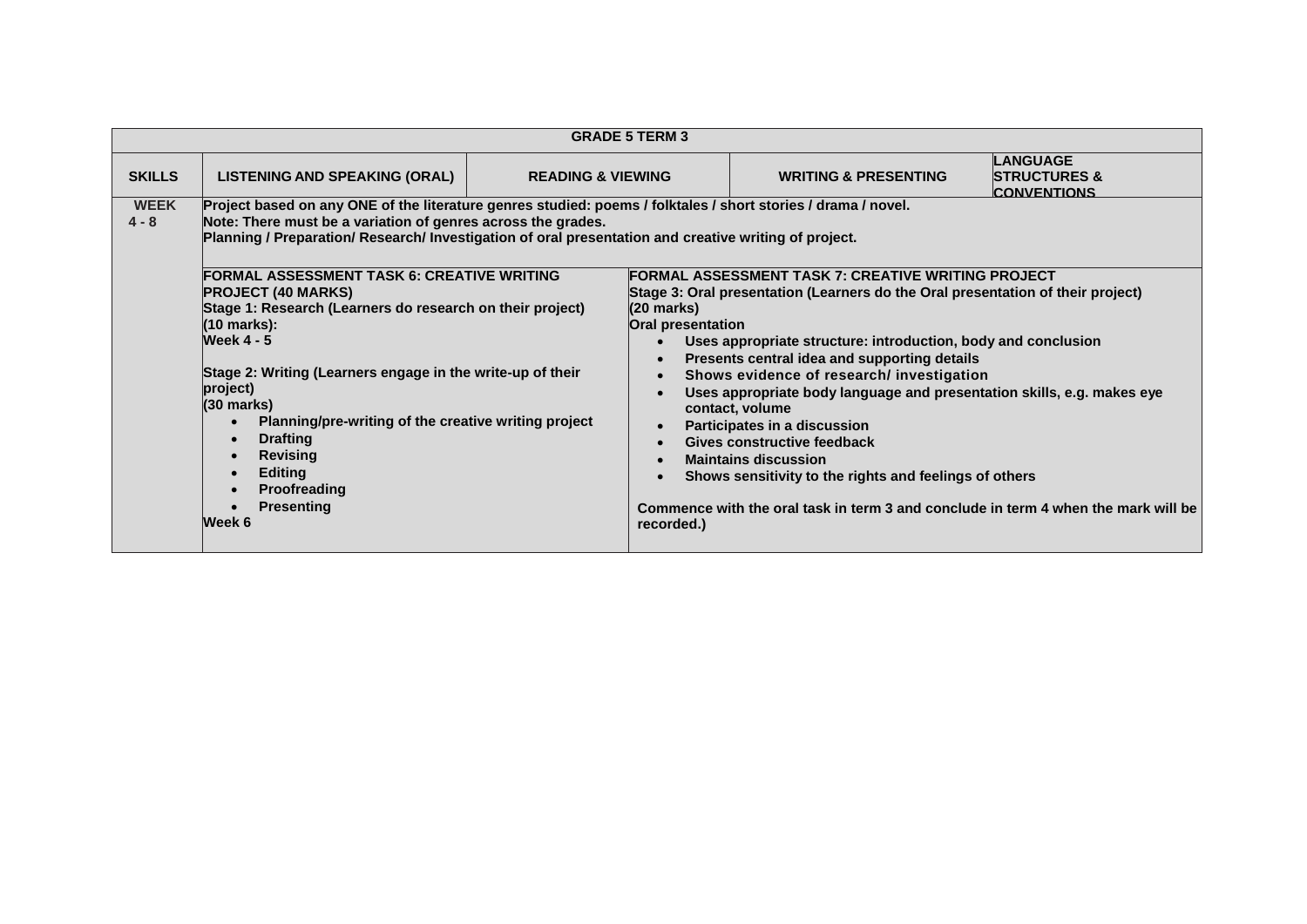|                         |                                                                                                                                                                                                                                                                                                                                                                                                                                                                                                                                                                                                                                                             | <b>TERM3</b>                                                                                                                                                                                                                                                                                                                                                                                                                                                                                                                                                                                                |                                                                                                                                                                                                                                                                                                                                          |                                                                                                                                                                                                                                                               |
|-------------------------|-------------------------------------------------------------------------------------------------------------------------------------------------------------------------------------------------------------------------------------------------------------------------------------------------------------------------------------------------------------------------------------------------------------------------------------------------------------------------------------------------------------------------------------------------------------------------------------------------------------------------------------------------------------|-------------------------------------------------------------------------------------------------------------------------------------------------------------------------------------------------------------------------------------------------------------------------------------------------------------------------------------------------------------------------------------------------------------------------------------------------------------------------------------------------------------------------------------------------------------------------------------------------------------|------------------------------------------------------------------------------------------------------------------------------------------------------------------------------------------------------------------------------------------------------------------------------------------------------------------------------------------|---------------------------------------------------------------------------------------------------------------------------------------------------------------------------------------------------------------------------------------------------------------|
| <b>SKILLS</b>           | <b>LISTENING AND SPEAKING (ORAL)</b>                                                                                                                                                                                                                                                                                                                                                                                                                                                                                                                                                                                                                        | <b>READING &amp; VIEWING</b>                                                                                                                                                                                                                                                                                                                                                                                                                                                                                                                                                                                | <b>WRITING &amp; PRESENTING</b>                                                                                                                                                                                                                                                                                                          | <b>LANGUAGE STRUCTURES &amp;</b><br><b>CONVENTIONS</b>                                                                                                                                                                                                        |
| <b>WEEK</b><br>$9 - 10$ | Listens to and discusses a<br>weather report<br>Text from the textbook or Teacher's<br>Resource File (TRF)<br>• Introductory activities: prediction<br>• Listens for specific details<br>Discusses usefulness of<br>the information<br>• Links information to own life<br>• Discusses possible effects on people<br>Compares conditions in<br>different places, indicates<br>preferred destinations with<br>reasons<br>Participates in discussions,<br>justifying own opinion<br>Identifies features of weather<br>reports: register and the nature of<br>language used<br>Uses interaction strategies to<br>communicate effectively in<br>group situations | Reads a weather report from<br>newspaper, a textbook or<br>Teacher's Resource File (TRF)<br>• Pre-reading: predicting from<br>title, headings and pictures<br>• Uses reading strategies, e.g.<br>makes predictions and uses textual<br>and contextual clues<br>• Identifies and explains similarities and<br>differences<br>• Uses reading strategies: skims to<br>get the general idea, scans for<br>specific details<br>• Identifies the way the text is organised<br>• Reads an information text with<br>visuals e.g. map<br>• Interprets visuals<br>• Uses a mind-map/notes to summarise<br>information | Writes a weather report<br>Links sentences into a coherent<br>paragraph using pronouns,<br>connecting words and correct<br>punctuation<br>• Presents information using a map,<br>chart, graph or diagram.<br><b>Writing process</b><br>• Planning/pre-writing<br>• Drafting<br>• Revising<br>• Editing<br>• Proofreading<br>• Presenting | Word level work: verbs, gerunds,<br>pronouns, adverbs, adjectives,<br>conjunctions, abstract nouns<br>Sentence level work: simple<br>sentences, compound sentences, future<br>tense<br>Word meaning: homophones,<br>homonyms, polysemy, antonyms,<br>synonyms |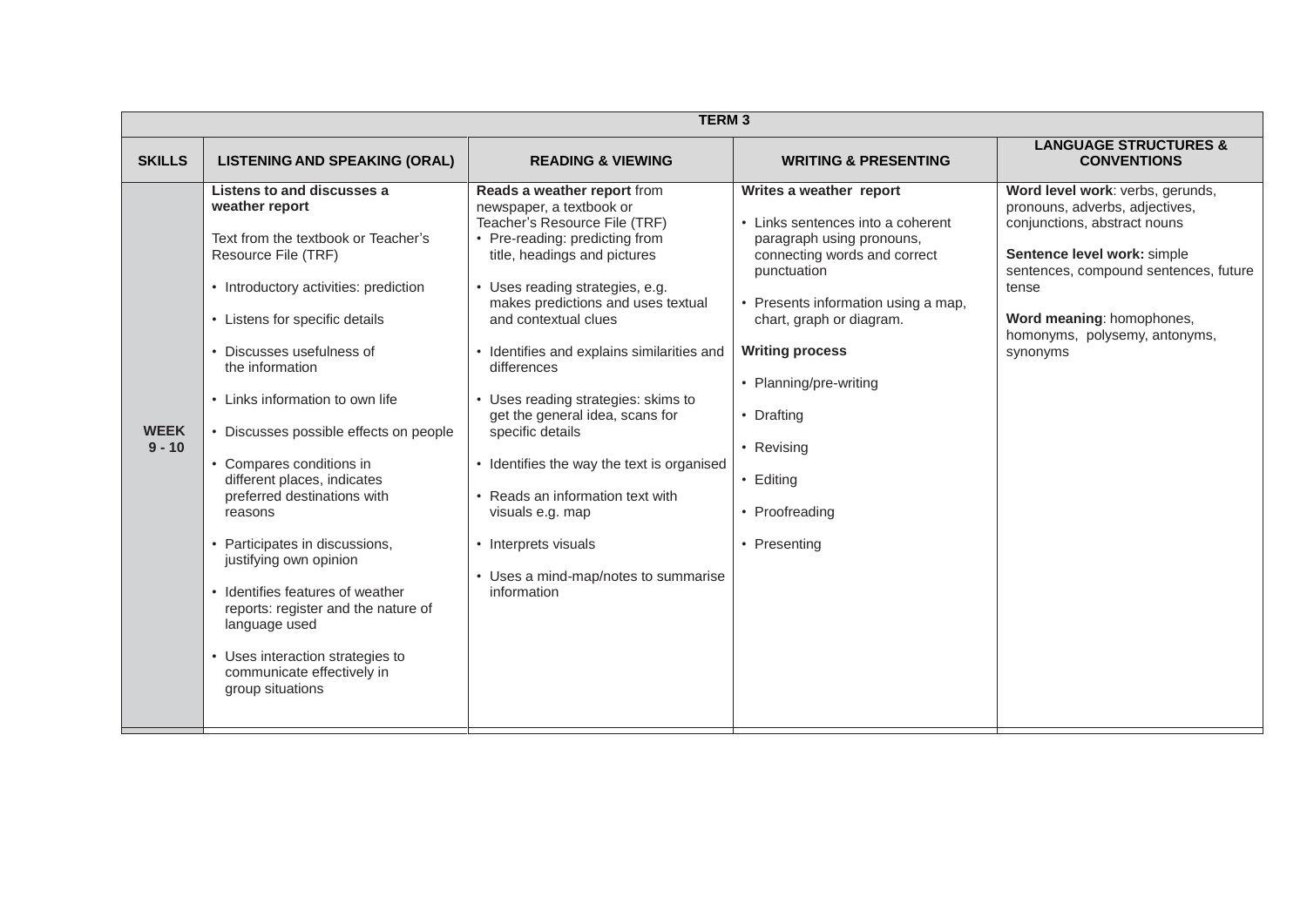| <b>FORMATIVE ASSESSMENT ACTIVITIES</b>                                                                                                                                                   |                                                                                                                                                   |                                                                               |                                                                                                                                                                                                                                       |                                                                                                                                       |
|------------------------------------------------------------------------------------------------------------------------------------------------------------------------------------------|---------------------------------------------------------------------------------------------------------------------------------------------------|-------------------------------------------------------------------------------|---------------------------------------------------------------------------------------------------------------------------------------------------------------------------------------------------------------------------------------|---------------------------------------------------------------------------------------------------------------------------------------|
| Listening and Speaking activities<br>Variety of Listening and Speaking activities<br>Listening and Speaking activities that comply<br>with the Covid-19 conditions                       | <b>Reading and Viewing activities</b><br><b>Reading Process</b><br><b>Reading aloud activities</b><br>three prescribed genres for the<br>semester | <b>Reading Comprehension activities</b><br>Literature activities based on the | <b>Writing and Presenting activities</b><br><b>Writing Process</b><br>Paragraphing<br><b>Transactional Texts</b><br><b>Essay</b><br><b>Creative Writing</b>                                                                           | <b>Language Structures and Conventions</b><br><b>activities</b><br><b>Variety of Language Structures</b><br>and Convention activities |
|                                                                                                                                                                                          |                                                                                                                                                   |                                                                               | <b>GRADE 5 ENG HL SUMMARY OF FORMAL ASSESSMENT TASKS: TERM 3</b>                                                                                                                                                                      |                                                                                                                                       |
| <b>FORMAL ASSESSMENT TASK 6</b><br>Creative Writing (10+30=40 marks)<br>Project based on any ONE of the literature genres studied: poems /<br>folktales / short stories / drama / novel. |                                                                                                                                                   | recorded.)                                                                    | <b>FORMAL ASSESSMENT TASK 7 Oral</b><br>Oral presentation of project (20 marks)<br>Note: There must be a variation of genres across the grades.<br>Commence with the oral task in term 3 and conclude in term 4 when the mark will be |                                                                                                                                       |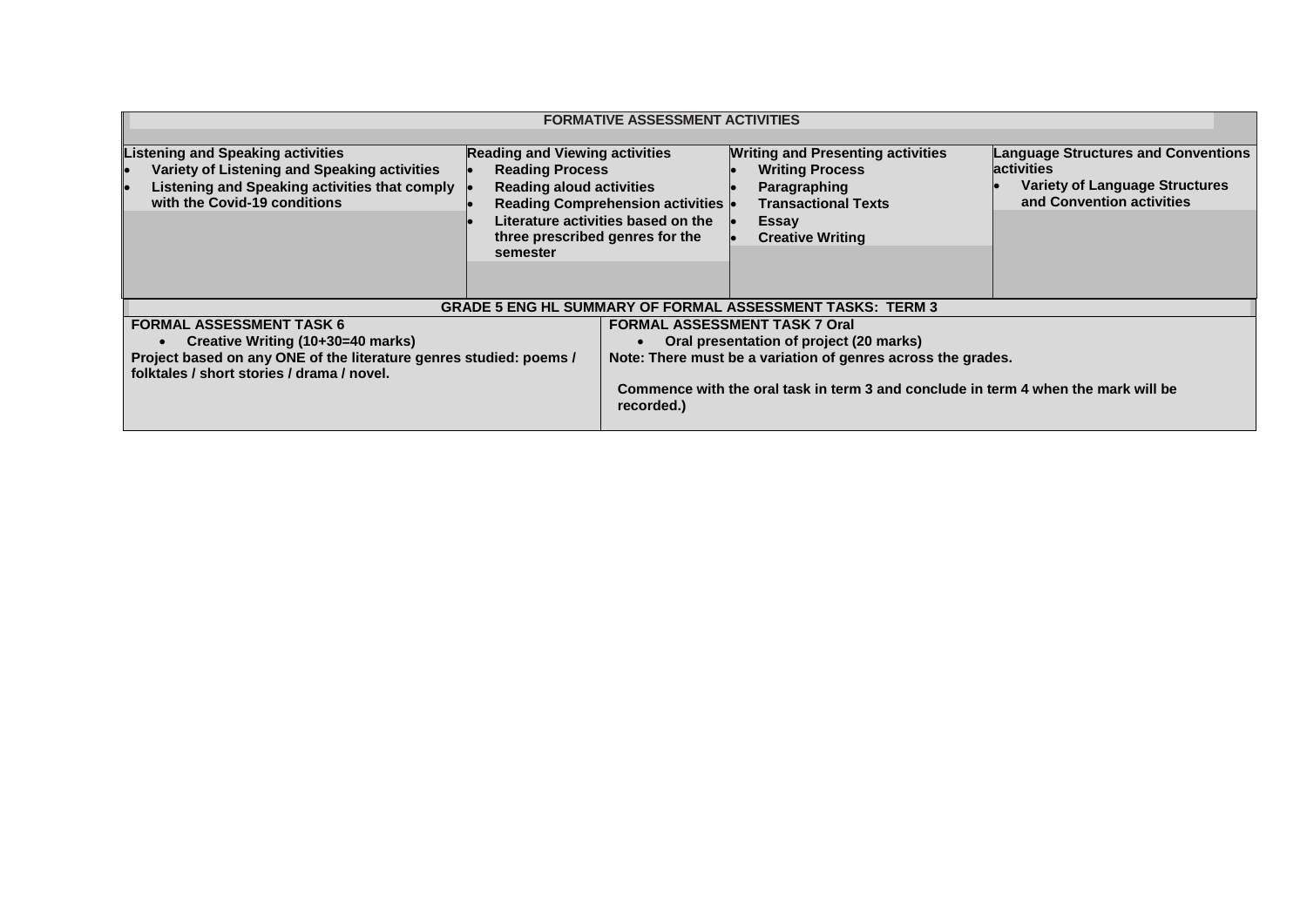|                                                                                                                                                                  | <b>GRADE 5 TERM 4</b>                                                                                                                                                                                                                                                                                                                                                                                                                                                                               |                                                                                                                                                                                                                                                                                                                                                                 |                                                                                                                                                                                                                                                                                                                                                                                                                                  |                                                                                                                                                                                                       |
|------------------------------------------------------------------------------------------------------------------------------------------------------------------|-----------------------------------------------------------------------------------------------------------------------------------------------------------------------------------------------------------------------------------------------------------------------------------------------------------------------------------------------------------------------------------------------------------------------------------------------------------------------------------------------------|-----------------------------------------------------------------------------------------------------------------------------------------------------------------------------------------------------------------------------------------------------------------------------------------------------------------------------------------------------------------|----------------------------------------------------------------------------------------------------------------------------------------------------------------------------------------------------------------------------------------------------------------------------------------------------------------------------------------------------------------------------------------------------------------------------------|-------------------------------------------------------------------------------------------------------------------------------------------------------------------------------------------------------|
| <b>SKILLS</b>                                                                                                                                                    | <b>LISTENING AND SPEAKING (ORAL)</b>                                                                                                                                                                                                                                                                                                                                                                                                                                                                | <b>READING &amp; VIEWING</b>                                                                                                                                                                                                                                                                                                                                    | <b>WRITING &amp; PRESENTING</b>                                                                                                                                                                                                                                                                                                                                                                                                  | <b>LANGUAGE STRUCTURES &amp;</b><br><b>CONVENTIONS</b>                                                                                                                                                |
| <b>WEEK</b><br>$1 - 2$                                                                                                                                           | <b>Listens to and discusses</b><br>an advertisement<br>Text from the textbook or Teacher's<br>Resource File (TRF) or any other source<br>• Introductory activities: prediction<br>• Listens for specific details<br>• Identifies key issues<br>Discusses the effectiveness of<br>the advertisement<br>Expresses thoughts and feelings<br>in an imaginative way<br>Responds sensitively to ideas<br>and suggestions<br>Gives feedback<br>Shares ideas and offers opinions<br>on less familiar topics | Reads an advertisement from a<br>textbook or Teacher's Resource<br>File (TRF).<br>• Uses reading strategies: scans for<br>specific details, skims for general<br>idea, predicts content, uses<br>previous knowledge or textual<br>clues, makes inferences<br>• Views and comments on graphical<br>techniques used in visual texts:<br>colour, lettering, layout | Writes an advertisement<br>• Expresses ideas clearly and logically<br>• Uses appropriate visuals and layout<br>for the purpose<br>• Uses a wide variety of vocabulary,<br>appropriate grammar, spelling and<br>punctuation<br>• Uses language for creative<br>and imaginative self-<br>expression<br><b>Writing process</b><br>• Planning/pre-writing<br>• Drafting<br>• Revising<br>• Editing<br>• Proofreading<br>• Presenting | Word level work: degrees<br>of comparison, adverbs<br>Sentence level work: simple short<br>sentences, subject-verb<br>agreement<br><b>Spelling and punctuation:</b><br>abbreviations, inverted commas |
| <b>FORMAL ASSESSMENT TASK 7:</b><br><b>Oral Presentation (20 marks)</b><br>This task is a continuation from Term 3. It will be completed and recorded in Term 4. |                                                                                                                                                                                                                                                                                                                                                                                                                                                                                                     |                                                                                                                                                                                                                                                                                                                                                                 |                                                                                                                                                                                                                                                                                                                                                                                                                                  |                                                                                                                                                                                                       |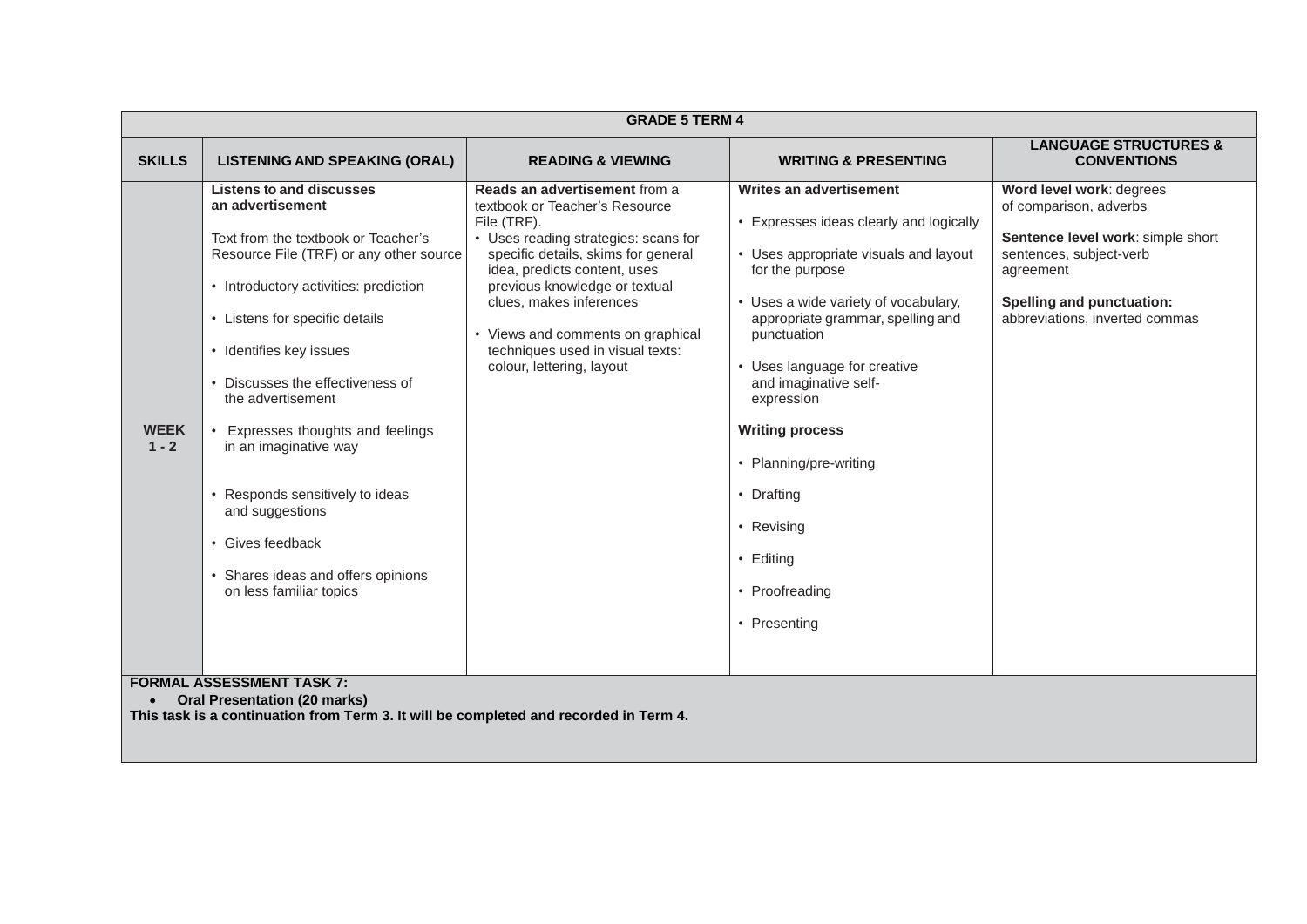|                        | <b>GRADE 5 TERM 4</b>                                                                                                                                                                                                                                                                                                                                                                                                                                                                                   |                                                                                                                                                                                                                                                                                                                                                                                                                                                                                                                                                                                                                                                                                                                                                                                                                                                                                                                                      |                                                                                                                                                                                                                                                                                                                                                                             |                                                                                                                                                                                                                                                                                                |  |
|------------------------|---------------------------------------------------------------------------------------------------------------------------------------------------------------------------------------------------------------------------------------------------------------------------------------------------------------------------------------------------------------------------------------------------------------------------------------------------------------------------------------------------------|--------------------------------------------------------------------------------------------------------------------------------------------------------------------------------------------------------------------------------------------------------------------------------------------------------------------------------------------------------------------------------------------------------------------------------------------------------------------------------------------------------------------------------------------------------------------------------------------------------------------------------------------------------------------------------------------------------------------------------------------------------------------------------------------------------------------------------------------------------------------------------------------------------------------------------------|-----------------------------------------------------------------------------------------------------------------------------------------------------------------------------------------------------------------------------------------------------------------------------------------------------------------------------------------------------------------------------|------------------------------------------------------------------------------------------------------------------------------------------------------------------------------------------------------------------------------------------------------------------------------------------------|--|
| <b>SKILLS</b>          | <b>LISTENING AND SPEAKING (ORAL)</b>                                                                                                                                                                                                                                                                                                                                                                                                                                                                    | <b>READING &amp; VIEWING</b>                                                                                                                                                                                                                                                                                                                                                                                                                                                                                                                                                                                                                                                                                                                                                                                                                                                                                                         | <b>WRITING &amp; PRESENTING</b>                                                                                                                                                                                                                                                                                                                                             | <b>LANGUAGE STRUCTURES &amp;</b><br><b>CONVENTIONS</b>                                                                                                                                                                                                                                         |  |
| <b>WEEK</b><br>$3 - 4$ | Listens and responds to a report, e.g.<br>news, topical issues<br>Text from the textbook or Teacher's<br>Resource File (TRF)<br>• Introductory activities: prediction<br>• Identifies main ideas and specific<br>details<br>• Relates to own life<br>Expresses and justifies own opinion<br>with reasons<br>• Asks critical questions which do<br>not have obvious answers<br>• Responds thoughtfully to<br>critical questions<br>Discusses format, features, language<br>use and structure of the text | Reads an information text with<br>visuals (e.g. pictures/diagrams/<br>maps)<br>Text from the textbook or Teacher's<br>Resource File (TRF)<br>Pre-reading: predicting<br>from title, headings and<br>pictures<br>Discusses central idea<br>$\bullet$<br>and specific details<br>Comments on choice of<br>$\bullet$<br>pictures in text<br>Uses reading strategies,<br>$\bullet$<br>e.g. makes predictions<br>and uses textual and<br>contextual clues<br>Shares ideas and offers<br>$\bullet$<br>opinion using speculation<br>and hypothesis<br>Expresses and justifies<br>$\bullet$<br>own opinion with reasons<br>Asks critical questions which do<br>$\bullet$<br>not have obvious answers<br>Responds thoughtfully to critical<br>$\bullet$<br>questions<br>Uses a mind-map/notes to<br>$\bullet$<br>summarise Information<br>Uses a dictionary for vocabulary<br>$\bullet$<br>development [to be repeated with<br>every activity | Writes a report<br>• Writes a report using a frame<br>• Orders information logically<br>• Uses appropriate grammar, spelling<br>and punctuation<br>Presents work neatly using proper<br>form, such as headings, spacing<br>for paragraphs etc.<br><b>Writing process</b><br>Planning/pre-writing<br>• Drafting<br>• Revising<br>• Editing<br>• Proofreading<br>• Presenting | Word level work: conjunctions, moods<br>Sentence level work: noun phrase,<br>adjectival phrase, adverbial phrase,<br>prepositional phrase<br>Word meaning: synonyms,<br>antonyms, homophones, homonyms,<br>polysemy<br>Spelling and punctuation: word<br>division, dictionary, capital letters |  |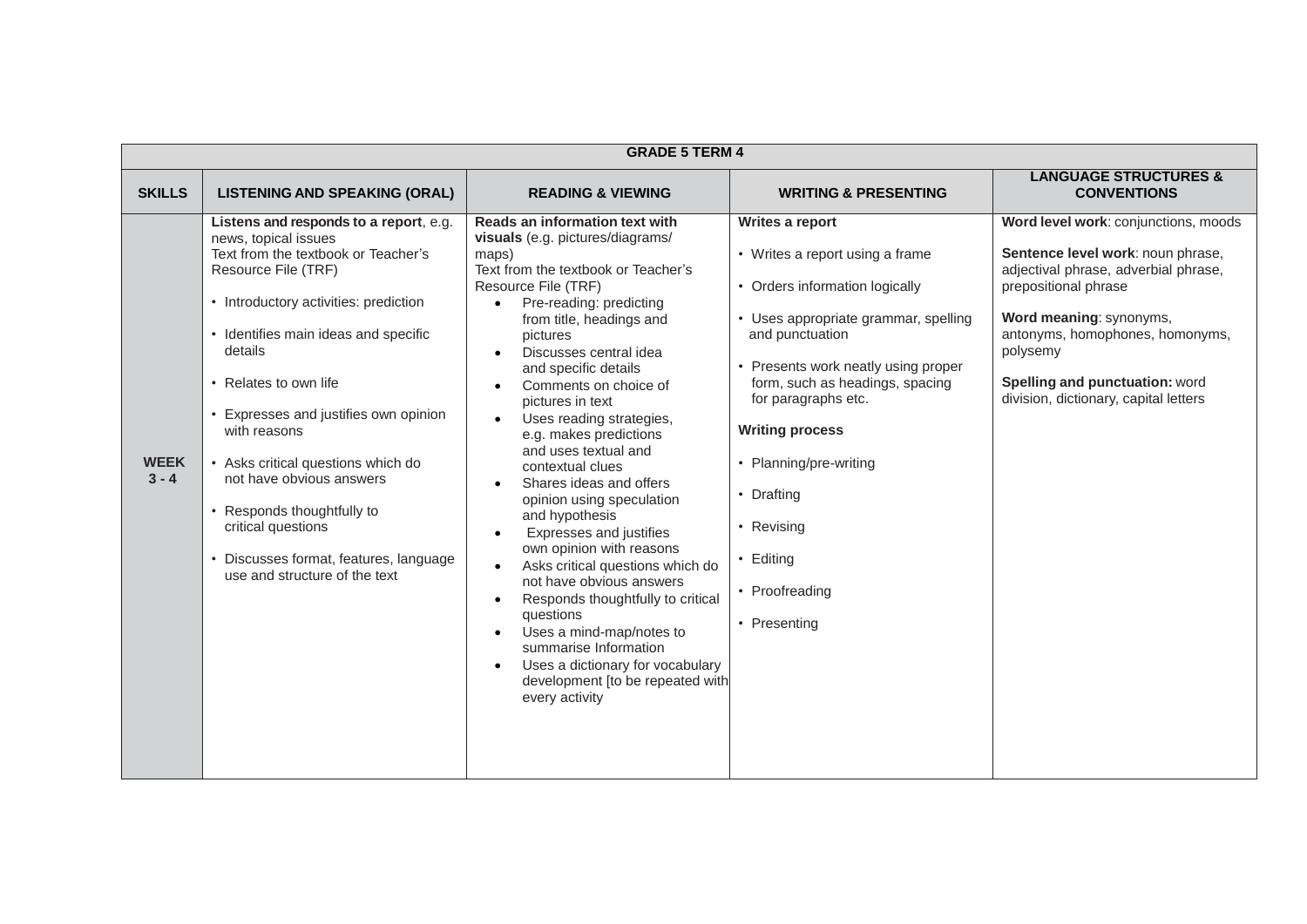|                        | <b>GRADE 5 TERM 4</b>                                                                                                                                                                                                                                                                                                                                                                                                                                                                                                                           |                                                                                                                                                                                                                                                                                                                                                                                                                                              |                                                                                                                                                                                                                                                                                                                                                                                                                                                                                                                                                                                                                                                                                                                                     |                                                                                                                                                                                                                                                                              |  |
|------------------------|-------------------------------------------------------------------------------------------------------------------------------------------------------------------------------------------------------------------------------------------------------------------------------------------------------------------------------------------------------------------------------------------------------------------------------------------------------------------------------------------------------------------------------------------------|----------------------------------------------------------------------------------------------------------------------------------------------------------------------------------------------------------------------------------------------------------------------------------------------------------------------------------------------------------------------------------------------------------------------------------------------|-------------------------------------------------------------------------------------------------------------------------------------------------------------------------------------------------------------------------------------------------------------------------------------------------------------------------------------------------------------------------------------------------------------------------------------------------------------------------------------------------------------------------------------------------------------------------------------------------------------------------------------------------------------------------------------------------------------------------------------|------------------------------------------------------------------------------------------------------------------------------------------------------------------------------------------------------------------------------------------------------------------------------|--|
| <b>SKILLS</b>          | <b>LISTENING AND SPEAKING (ORAL)</b>                                                                                                                                                                                                                                                                                                                                                                                                                                                                                                            | <b>READING &amp; VIEWING</b>                                                                                                                                                                                                                                                                                                                                                                                                                 | <b>WRITING &amp; PRESENTING</b>                                                                                                                                                                                                                                                                                                                                                                                                                                                                                                                                                                                                                                                                                                     | <b>LANGUAGE STRUCTURES &amp;</b><br><b>CONVENTIONS</b>                                                                                                                                                                                                                       |  |
| <b>WEEK</b><br>$5 - 6$ | <b>Listens to and discusses</b><br>information text<br>Text from the textbook or Teacher's<br>Resource File (TRF)<br>• Introductory activities: prediction<br>• Participates in discussions, explaining<br>own opinion<br>• Identifies and explains cause and<br>effect<br>• Comments on the social, moral<br>and cultural values<br>• Asks critical questions<br>Expresses and justifies own opinion<br>with reasons<br>• Uses interaction strategies to<br>communicate effectively in<br>group situations<br><b>FORMAL ASSESSMENT TASK 8:</b> | Reads information text with visuals.<br>e.g. maps/graphs/charts/tables<br>Text from the textbook or Teacher's<br>Resource File (TRF)<br>• Uses a range of reading strategies to<br>identify the main and supporting<br>ideas<br>• Summarises information<br>• Interprets visuals<br>• Uses previous knowledge or textual<br>clues to determine meaning<br>• Makes inferences<br>• Transfers information from the<br>visual to narrative form | <b>Writes information text</b><br>• Writes three – four paragraphs<br>• Uses relevant content appropriate to<br>the audience and purpose of the text<br>• Expresses information clearly<br>• Organises content logically<br>• Writes a topic sentence and includes<br>relevant information to develop a<br>coherent paragraph<br>• Links sentences into a coherent<br>paragraph using pronouns,<br>connecting words and correct<br>punctuation<br>• Uses a variety of sentence types<br>• Uses appropriate grammar, spelling<br>and punctuation<br><b>Writing process</b><br>Planning/pre-writing<br>$\bullet$<br>Drafting<br>$\bullet$<br>Revising<br>$\bullet$<br>Editing<br>$\bullet$<br>Proofreading<br>$\bullet$<br>Presenting | Word level work: definite and indefinite<br>articles, adjectives<br>Sentence level work: noun clause,<br>verb clause, negative form, question<br>form<br>Word meaning: metaphors,<br>similes, proverbs, idioms<br>Spelling and punctuation: dictionary<br>use, word division |  |
| $\bullet$              | <b>Transactional writing: (10 marks)</b><br>Written before the controlled test                                                                                                                                                                                                                                                                                                                                                                                                                                                                  |                                                                                                                                                                                                                                                                                                                                                                                                                                              |                                                                                                                                                                                                                                                                                                                                                                                                                                                                                                                                                                                                                                                                                                                                     |                                                                                                                                                                                                                                                                              |  |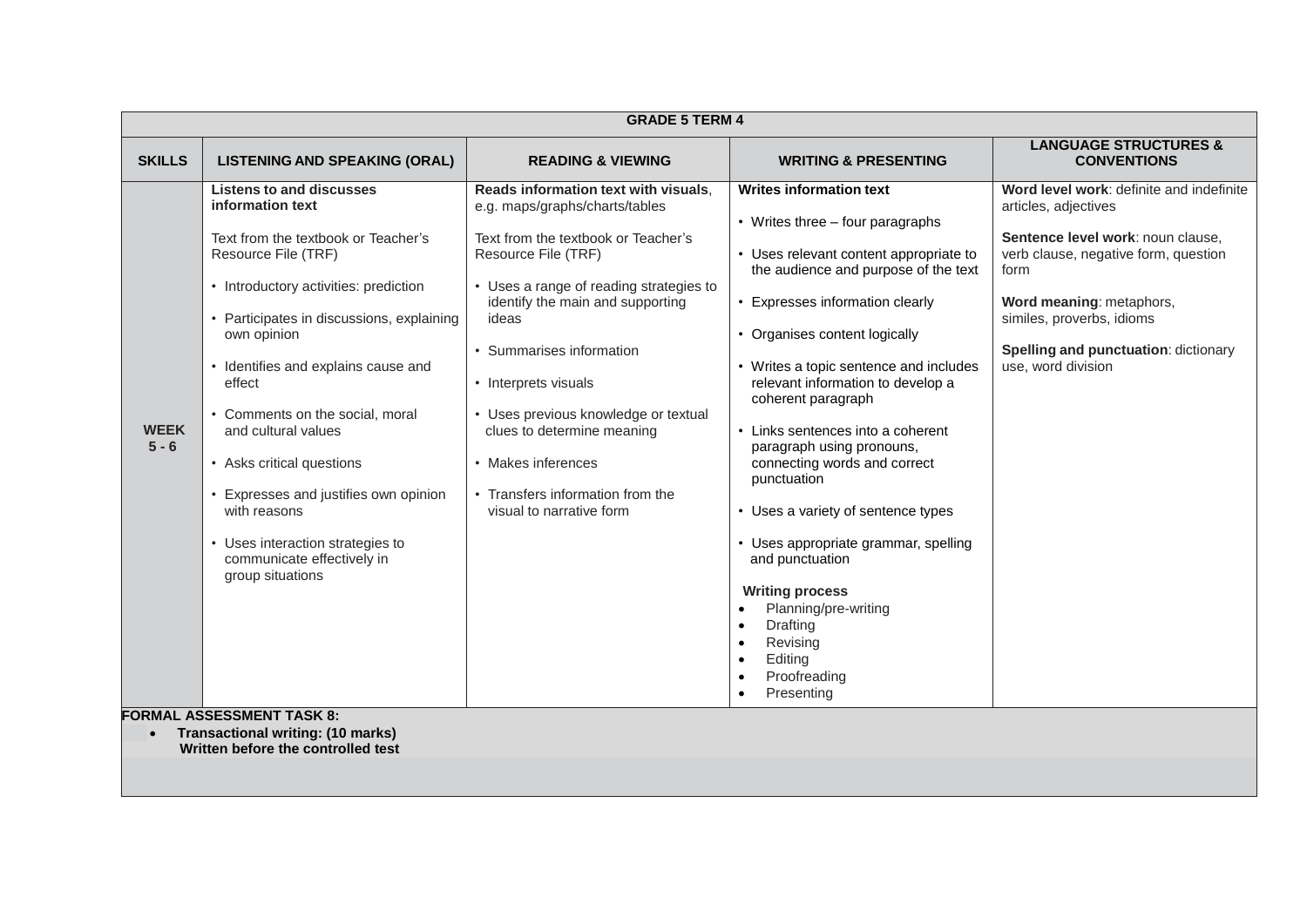|                         | <b>GRADE 5 TERM 4</b>                                                                                                                                                                                                                                                                             |                                                                                                                                                                                                                                 |                                                                                                                                                             |                                                                                                                                                 |  |
|-------------------------|---------------------------------------------------------------------------------------------------------------------------------------------------------------------------------------------------------------------------------------------------------------------------------------------------|---------------------------------------------------------------------------------------------------------------------------------------------------------------------------------------------------------------------------------|-------------------------------------------------------------------------------------------------------------------------------------------------------------|-------------------------------------------------------------------------------------------------------------------------------------------------|--|
| <b>SKILLS</b>           | <b>LISTENING AND SPEAKING (ORAL)</b>                                                                                                                                                                                                                                                              | <b>READING &amp; VIEWING</b>                                                                                                                                                                                                    | <b>WRITING &amp; PRESENTING</b>                                                                                                                             | <b>LANGUAGE STRUCTURES &amp;</b><br><b>CONVENTIONS</b>                                                                                          |  |
| <b>WEEK</b><br>$7 - 8$  | ×.                                                                                                                                                                                                                                                                                                | <b>Revision</b>                                                                                                                                                                                                                 |                                                                                                                                                             | <b>Revision</b>                                                                                                                                 |  |
| <b>WEEK</b><br>$9 - 10$ | <b>FORMAL ASSESSMENT TASK 9: CONTROLLED TEST</b><br><b>RESPONSE TO TEXTS (40 marks)</b><br>Question 1: Literary/Non- literary text (15 marks)<br>Question 2: Visual text (10 marks)<br><b>Question 3: Summary writing (5 marks)</b><br>Question 4: Language Structures and Conventions (10 marks) |                                                                                                                                                                                                                                 |                                                                                                                                                             |                                                                                                                                                 |  |
|                         | <b>FORMATIVE ASSESSSMENT ACTIVITIES</b>                                                                                                                                                                                                                                                           |                                                                                                                                                                                                                                 |                                                                                                                                                             |                                                                                                                                                 |  |
|                         | <b>Listening and Speaking activities</b><br>Variety of Listening and Speaking<br>activities<br><b>Listening and Speaking</b><br>activities that comply with<br>the Covid-19 conditions                                                                                                            | <b>Reading and Viewing activities</b><br><b>Reading Process</b><br><b>Reading aloud activities</b><br><b>Reading Comprehension activities</b><br>Literature activities based on the three<br>prescribed genres for the semester | <b>Writing and Presenting activities</b><br><b>Writing Process</b><br>Paragraphing<br><b>Transactional Texts</b><br><b>Essay</b><br><b>Creative Writing</b> | <b>Language Structures and Conventions</b><br>activities<br><b>Variety of Language</b><br><b>Structures and Convention</b><br><b>activities</b> |  |
|                         |                                                                                                                                                                                                                                                                                                   |                                                                                                                                                                                                                                 |                                                                                                                                                             |                                                                                                                                                 |  |